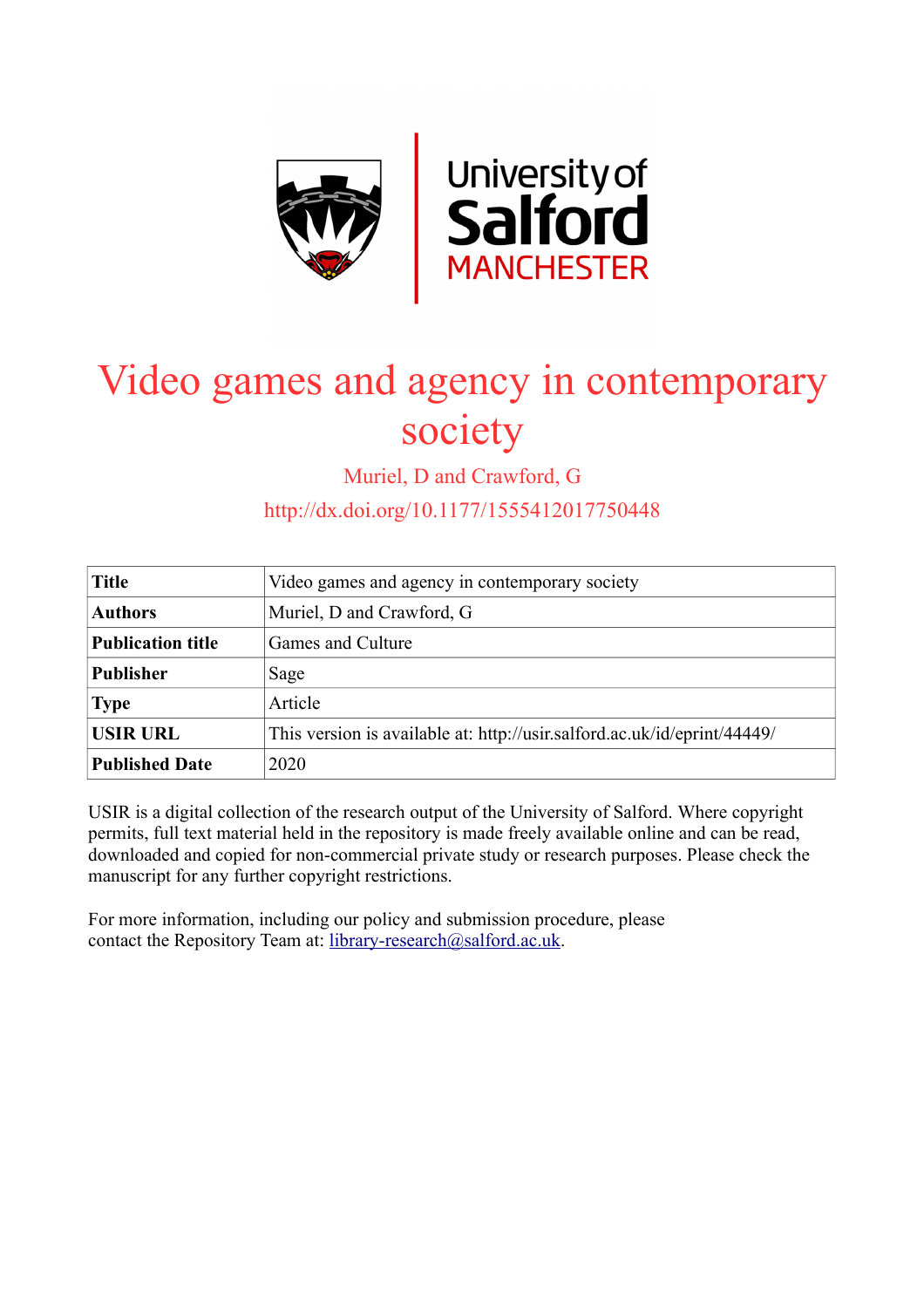# **Video Games and Agency in Contemporary Society**

### **Daniel Muriel & Garry Crawford**

#### **Abstract**

In recent years, the idea of player control, or agency, has become central and explicit in certain video games and genres, affecting many debates concerning the study or definitions of video games. In spite of this, the notion of agency in video games has been rarely explicitly explored or defined in relation to its sociological and political dimensions. Hence, drawing on actor-network theory, (neo-)Foucauldian governmentality studies, and empirical data gathered over a three-year period, this paper expands to our understanding of video game player agency and moreover, argues that video games provide an important example and perspective to consider the contemporary nature and political basis of agency.

#### **Keywords**

Agency, Actor-Network Theory, Assemblage, Neoliberalism, Freedom, Video Games

#### **Introduction**

Interactivity is a noun often associated with video games. In fact, the *interactive nature* of video gaming is one of the main arguments regularly used to differentiate video games from other cultural products or media. It is frequently argued that in video games, players 'do not merely consume a pre-established piece of media, but instead are active participants in the creation of their experience' (Calleja, 2011: 56). This is then commonly offered as definitive evidence, by which, video games should be considered as the purest form of a new paradigm of cultural consumption (Kirby, 2009: 167); one that requires the explicit participation of the player. This is often then opposed to a more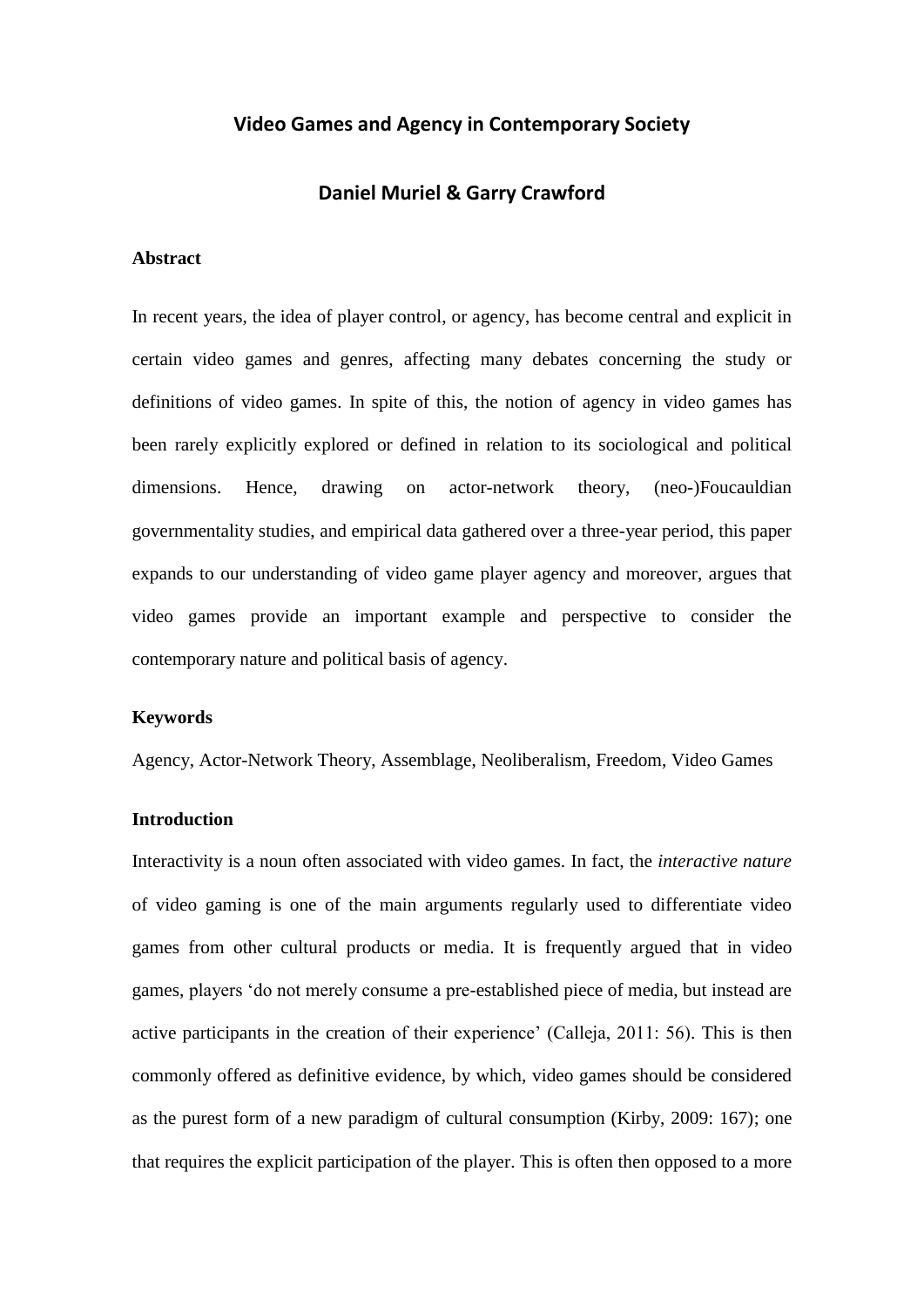vertical model, traditionally tied to 'older' media such as television, cinema, or literature; delineating a movement from social models mainly attached to 'spectatorship' (Debord, 1995) to those focused on 'participation' (Jenkins, 2006).

To be clear, it is obvious that players do not freely manipulate video games at their will; they are limited by the game's own restrictions and possibilities (Crawford, 2012). Similarly, especially in a context traversed by a widespread digital culture, those 'older media' are far from being passively consumed. And yet, we would wish to argue, video games do still occupy a privileged position from which to consider the contemporary nature of agency*.*

Video games have often been celebrated for being a medium that offers choices for those who play them, but we would suggest that in recent years this attribute has become even more central and explicit in certain games and genres; and there are several titles that explicitly explore the idea of player agency. For example, *Until Dawn* (Supermassive Games, 2015) and *Life is Strange* (Dontnod Entertainment, 2015) use the 'butterfly effect' metaphor and imagery to convey to the player that, everything they do, may affect the storyline and the characters' fate. In a similar vein, *Dreamfall Chapters* (Red Thread Games, 2014) warns players whenever a relevant choice has been made, by announcing that 'the balance has shifted'. Similarly, the recent oeuvre of TellTale Games such as *The Walking Dead* (2012-to date), *The Wolf Among Us* (2013), *Game of Thrones* (2014), *Tales from the Borderlands* (2014), and *Batman: The TellTale Series* (2016) let the player know that the story will be tailored by their choices. Other titles like Quantic Dream's *Heavy Rain* (2010), *Beyond: Two Souls* (2013) and *Detroit: Become Human* (2018) play with the same ideas and, in their case, offer multiple endings depending on the decisions made. Moreover, most often this type of game offers statistics at the end of each chapter – as these are presented in an episodic fashion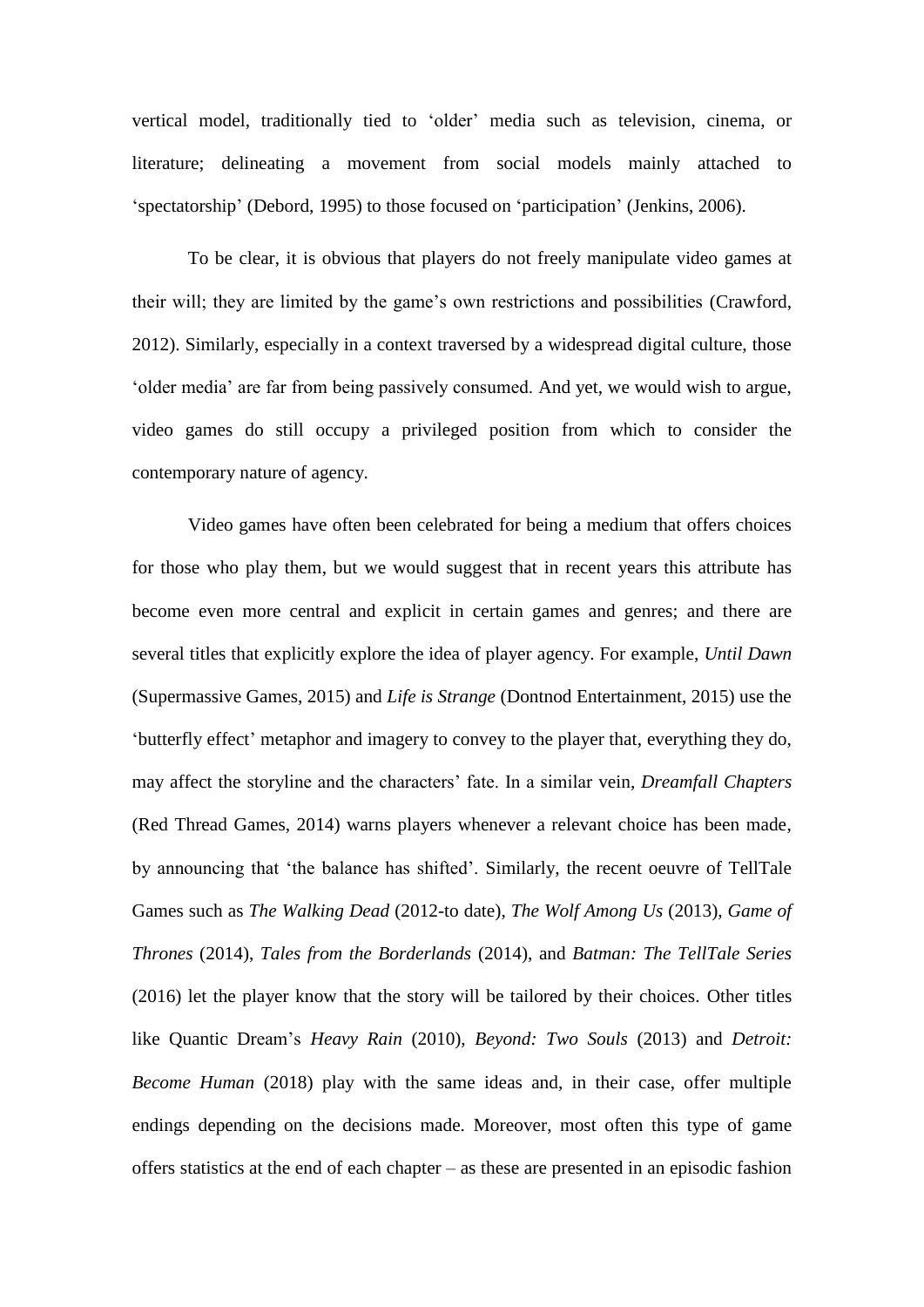– on the decisions made, allowing each player to compare their own choices with the rest of the population that have played the video game. The question of agency and the player's capacity to make significant changes are then at the centre of this trend in video games.

The idea of player control, or agency, is therefore central to many debates concerning the study or definitions of video games. However, in this context, the meaning and nature of agency is often taken as a given, and seldom has it been explicitly explored and defined in any real depth. This paper then seeks to identify the key aspects of player agency in video games, and in doing so, also provides an important lens for considering the contemporary nature of agency in a context dominated by social assemblages and neoliberal political rationalities. In particular, drawing on new and original empirical data gathered over a three-year period, this paper utilises video games as a lens for considering the nature and forms of agency in late modernity. Here, we suggest that the medium of video games exposes different forms and examples of agency, which allows us the opportunity to examine this important notion and its meaning within video game practices and wider culture.

This article is divided in two main sections. First, building mainly on actornetwork theory and the work of Michel Foucault, the paper begins by considering the notion of agency as the multiple, distributed, and dislocated production of differences and transformations that can take a multitude of forms. This then helps us to extend the definition of agency beyond its traditional limited scope of the human being, and also consider how video games, and the apparatuses in which they are produced, operate as agents as well as facilitators of action. As Bruno Latour (2017: 49n) argues 'even though the word "agency" in English often refers to persons…I take it, following the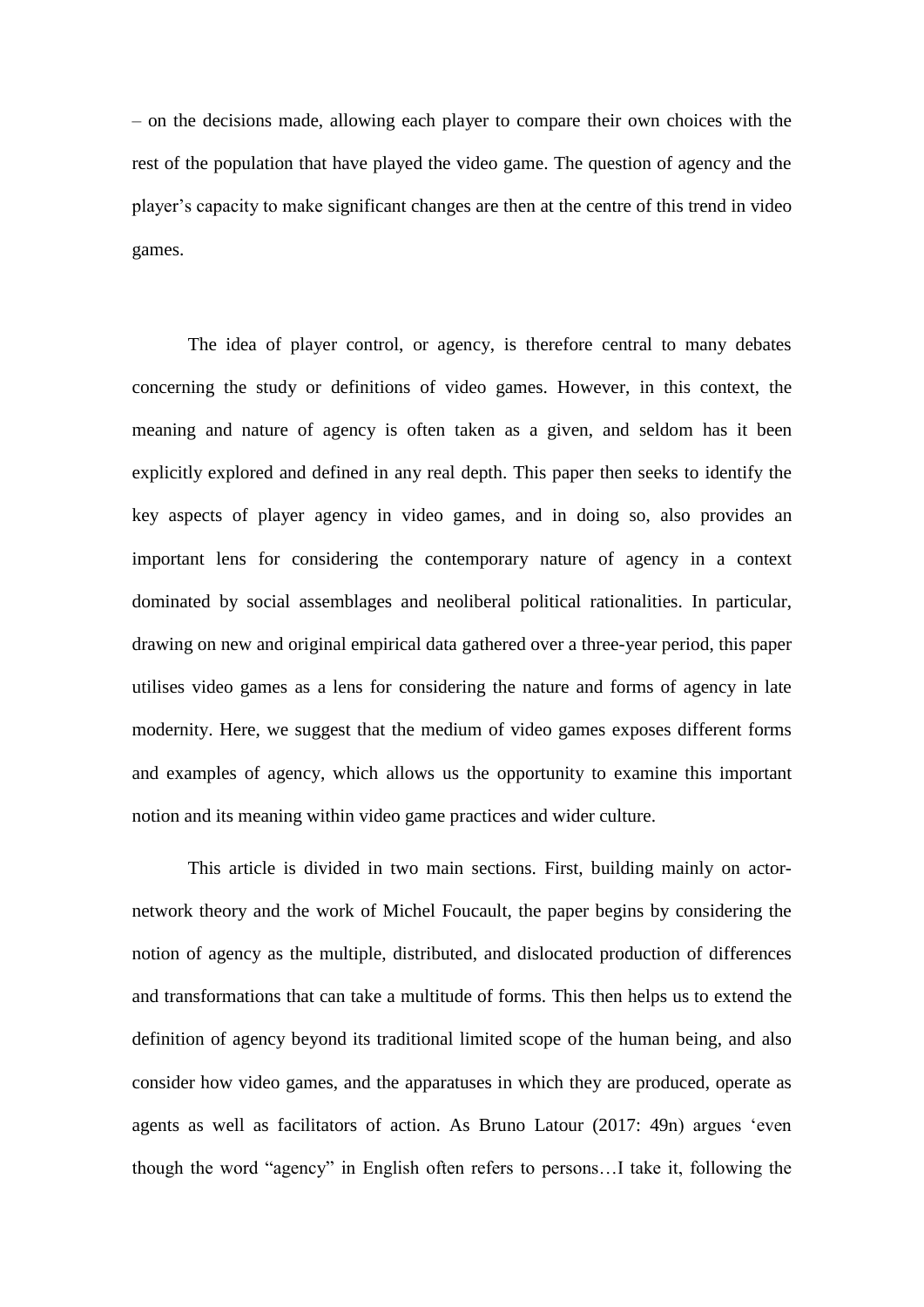insights of semiotics, as a concept that precedes the attributions of humanity and personhood'. In this sense, from an ontological point of view, agency is defined as what transforms reality one way or another, and, politically, as what mainly operates within the framework outlined by the political rationalities linked to neoliberalism.

Second, we then explore the rhetorical and practical tendencies that surround agency in video game culture. In particular, the ideas of 'freedom', 'responsibility', and 'control' appear as indicators and expression of this agency. Video games present themselves as full of opportunities and choices to be made (even if these seem, in principle, to be very limited), and the responsibility to act is always bestowed on the player: which path to take, who should survive, what decision to make? Freedom is understood here in the terms of a (neo-)Foucauldian approach, and as part of contemporary neoliberal political rationalities. The hegemonic discourse in video game culture, therefore, prioritises the idea of the player as being *in control*; in control of their actions and the outcomes of these actions in the game. This makes the player responsible for both their achievements and failures, even though there are many other actors (not necessarily human) involved in the process. In the end, although the notion of agency in video games seems to be dominated by the referents of neoliberalism, it is still possible to glimpse ways in which agency can break through this 'wrapping' (Jameson, 1991) and head towards more promising outcomes.

Thus, this paper draws on data gathered from a larger research project on video game culture. Not only does the project aim to consider what sociology can tell us about the video game as experience, culture, or as a sociotechnical fabric, but it also seeks to comprehend how video games and their culture can help us understand wider social topics such as agency, power, everyday life, and identity in contemporary society. It is about approaching social issues of major importance through video games as a social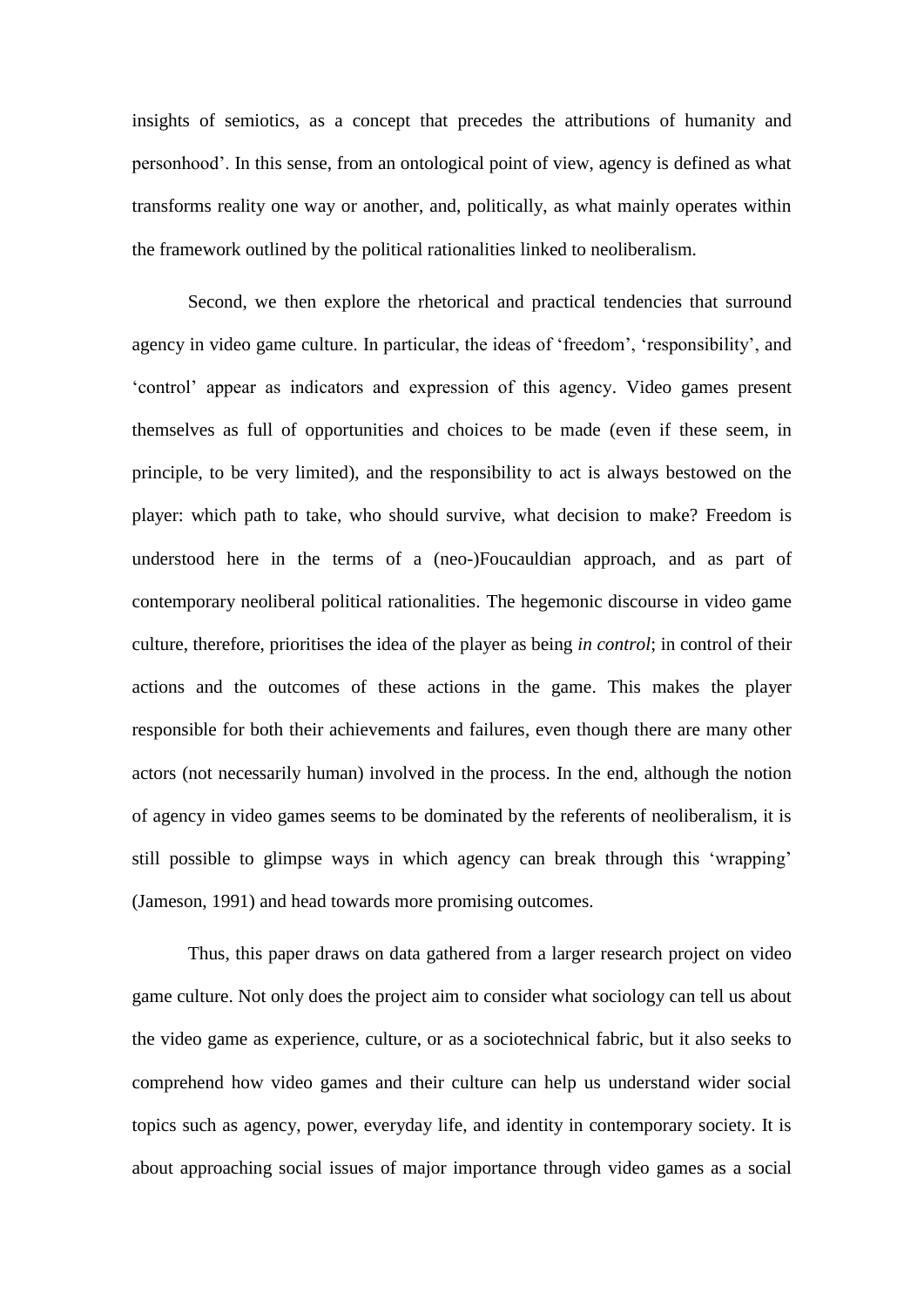reality that reflects (and promotes) those processes. Here, in this paper, we are specifically exploring the findings that revolve around the question of agency.

#### **Methods**

The primary method used within the research has been semi-structured interviews with twenty-eight participants in Germany, Sweden, Luxembourg, and the United States, but primarily, in the UK and Spain — some face-to-face, but most commonly via Skype. Despite focusing on just one area in this paper (the question of agency), we draw on all of our dataset, and in particular, cite nineteen out of twenty-eight interviewees. The interviewees were categorised, by the researchers, to broadly include individuals from a range of video game-related roles or groups. This includes, (but is not limited to) video gamers, developers (such as designers, programmers and artists), academics, journalists, website contributors and bloggers, and those in the arts and culture sector. It is important to note that these categories are only for sampling purposes, and were simply used to gather a broad range of actors implicated within video game culture. These categories are not necessarily mutually exclusive or even clearly bounded. However, significantly, where most empirical studies of video game culture focus on only a particular type or role of actor, such as video game players, developers, or journalist, this research explores the nature of this culture and its networks from multiple perspectives. The aim of this varied pool of participants is to grasp, on a small scale, using qualitative data, the diversity of actors that are part of video game culture. Our purpose is not to establish differences between video game industry professionals and video gamers, or between individuals from different nationalities or backgrounds (which are taken into account, nonetheless), but to study video game culture as a whole and its impact on society. All participants cited in the research have been given pseudonyms.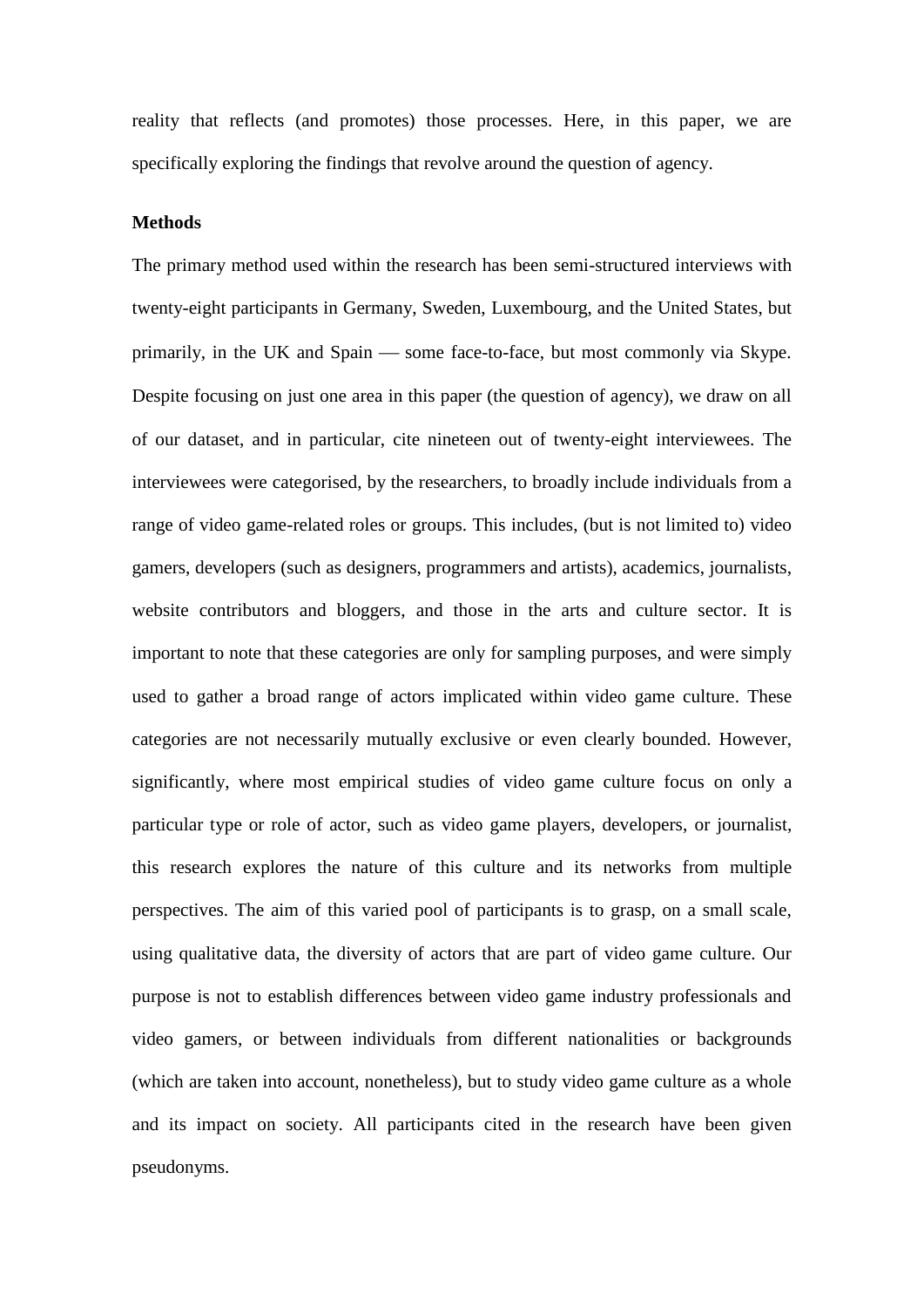In regards to 'video gamers', the interviewees were purposefully sampled according to their (self-defined) various levels of involvement within video game culture and their own definition as (or not) a 'gamer'. For example, some of them were highly involved in aspects of video game culture and self-identified as gamers, while others were less active and did not necessarily label themselves as gamers. The interviewees with members of the video game industry were chosen again to provide a range of participants according to their role within the industry (such as, managers, programmers, designers, artists, and marketing), type of company (size, if they are developers and/or publishers), and the kind of video games they worked with (AAA, indie, free-to-play games). The interviewees categorized as belonging to 'the media' were again purposefully selected in relation to their primary type of medium (primarily print or online), and the role they play in that particular media form. Finally, we interviewed individuals working in the 'arts and culture' sector relating to video games, such as directors of video game museums. Additionally, gender and age were also taken into consideration, to try and again get a diverse range of participants; which provided us with sample age range of 24-54 and a gender divide of 7 women and 21 men (among video gamers the divide was fifty-fifty). Interviews were recorded, transcribed, and analysed thematically. Also notes were taken from more informal conversations and communications with the interviewees and fed into the research; such as information about their work and experiences.

# **Video Games and the Contemporary Nature of Agency**

Primarily based on actor-network theory and Foucauldian theory, we will expound our approach to agency. Following an actor-network approach, there are three fundamental characteristics that define agency (Muriel, 2016). These are: first, that agency produces differences and transformations; second, that the characteristics of agency are multiple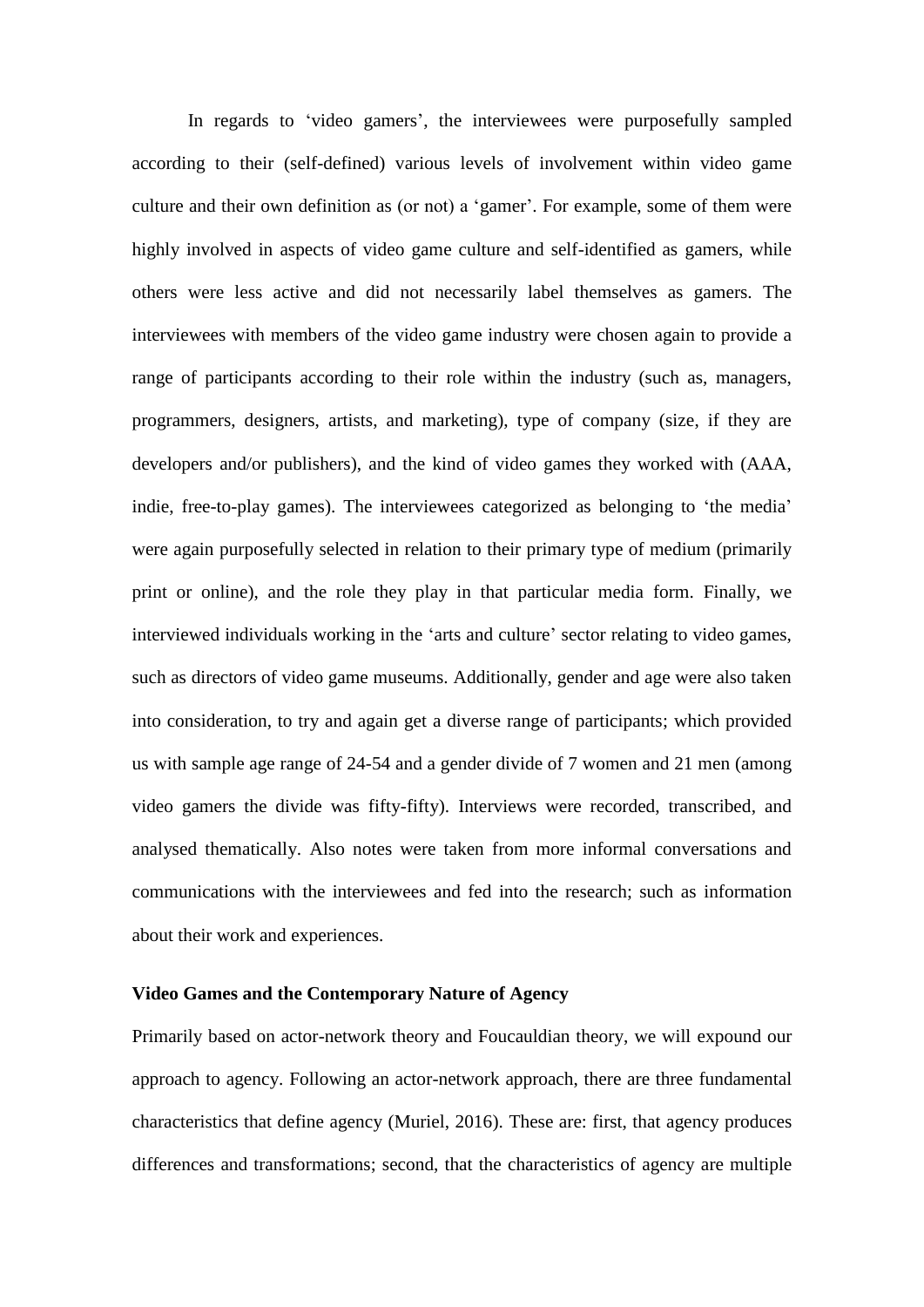and do not reside in any one prototypical actor; and third, that agency is distributed and dislocated.

First of all, then, agency is what produces differences and transformations. Agency exists because, in some way, it transforms reality. Agency, therefore, does not have to do with the intention, desire, or the will of an actor, but rather with the transformations that occur; which are effectively observable and traceable:

Without accounts, without trials, without differences, without transformation in some state of affairs, there is no meaningful argument to be made about a given agency, no detectable frame of reference (Latour, 2007: 53).

Thus, the core of all agency is that it produces some type of change or it does not exist. The agency of a specific actor can then only be defined 'through its action' (Latour, 1999a: 122). That is why video games – but also the hardware, connections, and peripherals that make the interaction possible – can be considered as actors. In that, their actions bring about change: 'The player does not act so much as he reacts to what the game presents to him [*sic*], and similarly, the game reacts to his input' (Arsenault and Perron, 2009: 119-120). The language of our interviewees reflects the agency of video games by recognizing how they have an impact on reality, particularly on the people who play them. We see how video games 'can bring people together' (Andrew, male, 28, dedicated and self-identifying gamer), 'provide a sense of friendship', (Zelda, female, 25, highly involved in the culture but only mildly identified as gamer), 'have an effect' (Steffan, male, 45, manager at a video game university) on gamers, or even 'overwhelm you or make you think twice' (Laura, female, 26, indie game developer and artist).

The second characteristic of agency is that it is multiple and does not reside in a prototypical actor. That is to say, action can be 'embodied' in very different formulas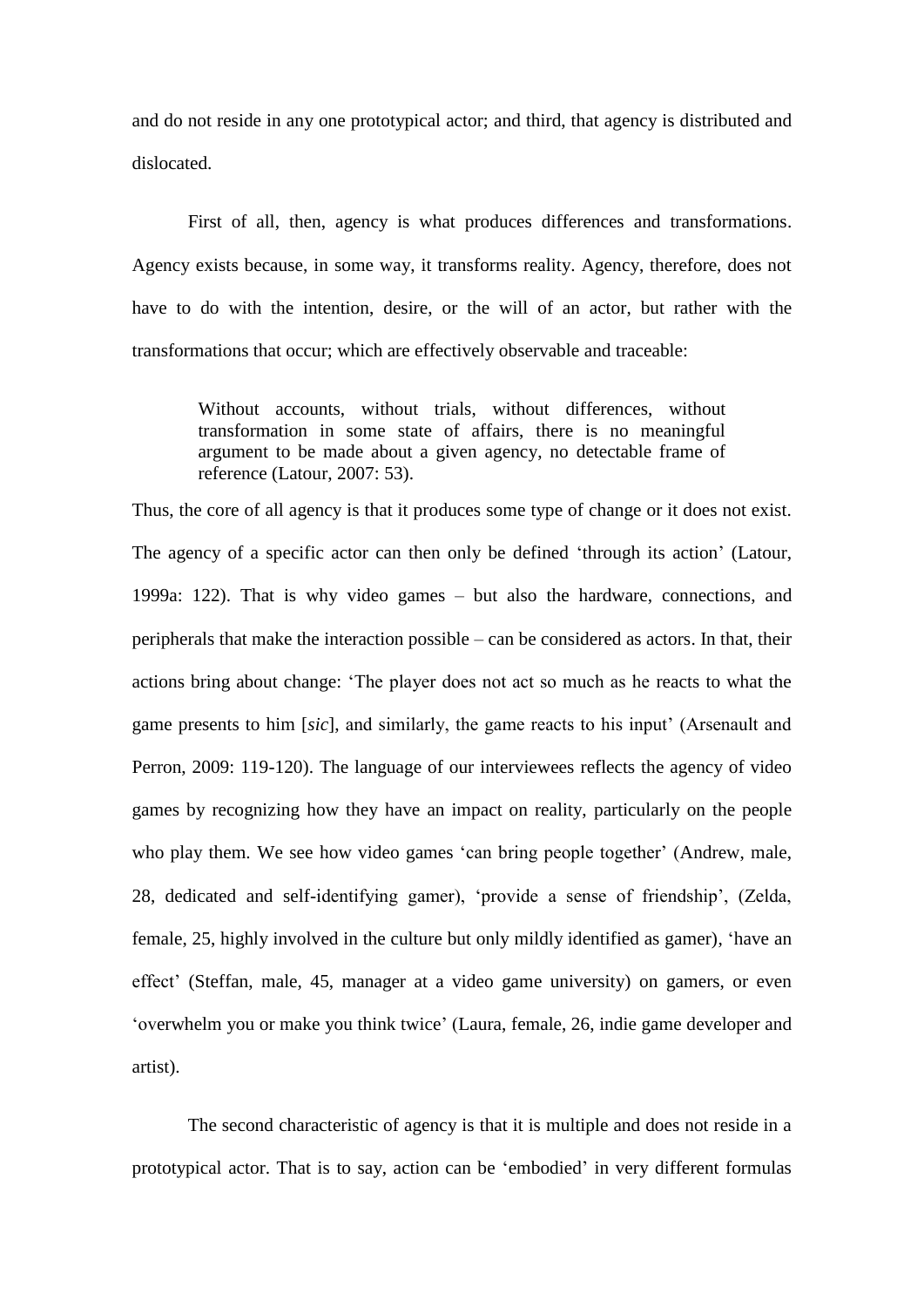and does not necessarily entail any standard actor (Latour, 2007: 54). And in exploring the forms of actors and actions, we begin to see the multiplicity of agency (Latour, 2007: 55). Thus, we emphasize 'the open character of agency, which can be occupied by the most heterogeneous mix of humans and non-humans' (García Selgas, 2007: 144). This results in tremendous freedom to define what an actor is: from understanding it as an extremely complex and abstract entity (institutions, the rail network, the human body, for instance), to thinking of it as a concrete person or object (such as, the president of a government, God, the authors of this text, a particular video game). In short, it is a question of recognizing the heteromorphism of agency. In this sense, as Millington (2009: 622) contends, video games are paradigmatic for human and nonhuman transgression and hybridity, which blurs the distinctions between people and machines and demands 'reconsideration of the ontological status afforded to humans, and have created a need for renewed epistemological approaches'.

This can clearly be seen in those video games that explicitly seek to disempower the player. For example, *This War of Mine* (11 bit studios, 2014), where the player plays the roles of civilians in a city sieged by war. The lack of tutorial leaves players on their own; the game disorientates them, and they do not necessarily immediately know how things work. Or the *Dark Souls* (FromSoftware, 2011-2016) series, which punishes the mistakes that players make enormously, forcing them to repeat several times the same action, facing the same enemies, and passing through the same scenarios. Also, certain horror video games such as *Outlast* (Red Barrel Studios, 2013), *Amnesia* (Frictional Games, 2010), or *Alien Isolation* (Creative Assembly, 2014) consist of putting the player in the shoes of an extremely vulnerable individual, who is only able to flee or hide from their enemies, with almost no means to defend themselves in a direct way. These are examples in which it is possible to see how video games are also viable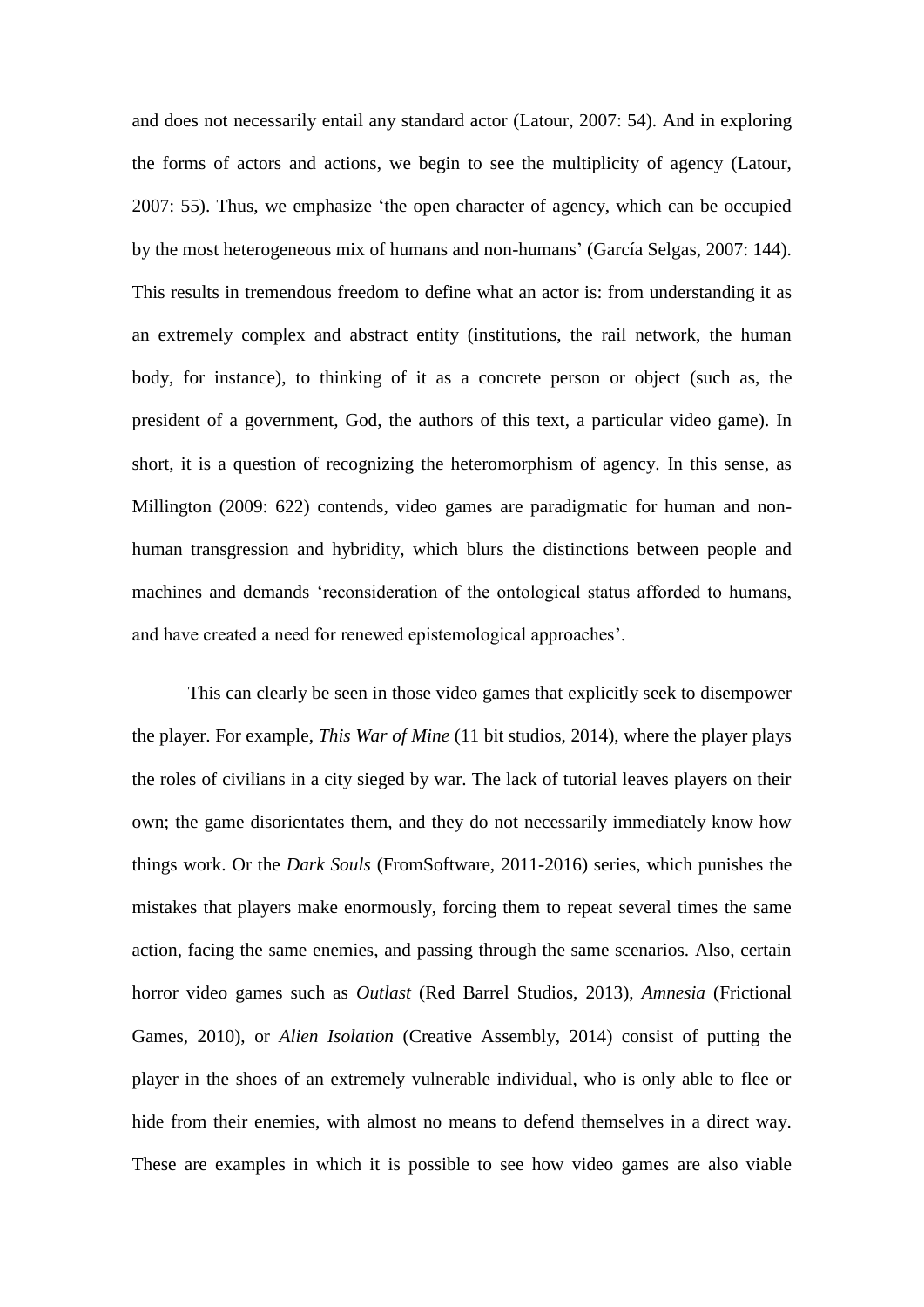actors, because they interfere in the course of action of players. In this sense, we also found that an important number of interviewees described how video gaming could result in experiences of failure and loss of agency.

Suddenly, something went wrong in the game. Then, you have to adapt, you can't control everything. So you have to make some decisions and adapt to those changes (Laura).

In this sense, Helen Thornham (2011: 82), who carried out an ethnographic study on video gamers in various households in the UK, similarly asserted that if video games have the power to cause interruptions and disruption to players' conversations and gameplay, they should then 'be afforded affective agency'. There are so many agents (human and not) that can condition and disrupt what the player is doing that it is difficult to disregard their influence.

Agency is also multiple in that it is configured relationally. For someone or something to be situated as a personification and act as a social agent, there must be an interaction among agents (García Selgas, 2007: 140). Thus, the fact that agencies appear in subject-positions or as concrete personifications – assembled, institutionalized, stabilised – is an effect. Video games, video gaming platforms and networks, video gamers, developers, video game websites and broadcast channels, and artistic and social representations of video game culture are, in the end, the outcome of complex associations between different human and non-human actors. This is perfectly shown in the idea of video games as assemblages (another notion that is very important in actornetwork theory; particularly in Latour's works):

Games, and their play, are constituted by the interrelations between (to name just a few) technological systems and software (including the imagined player embedded in them), the material world (including our bodies at the keyboard), the online space of the game (if any), game genre, and its histories, the social worlds that infuse the game and situate us outside of it, the emergent practices of communities, our interior lives, personal histories, and aesthetic experience, institutional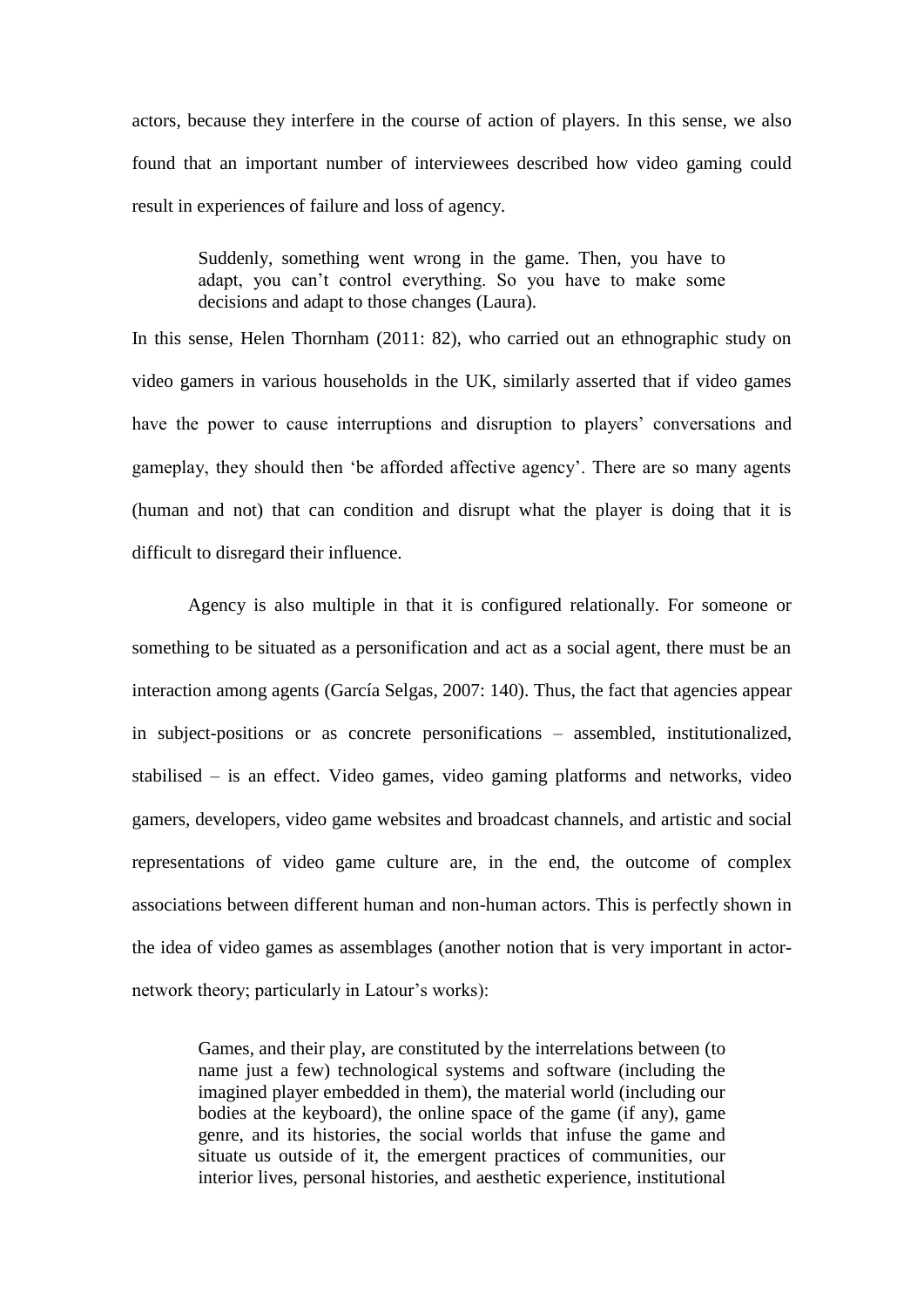structures that shape the game and our activity as players, legal structures, and indeed the broader culture around us with its conceptual frames and tropes (Taylor, 2009: 332)

The final characteristic of agency, describes it as distributed and dislocated. This notion of agency ignores 'the alternative between actor and system' (Latour, 2007: 216), dealing with the action-structure dualism that has limited the social sciences since its beginnings. Understanding that action is not born within an individual's consciousness, the fact that the individual can almost never do what they want to do is not explained by attributing this to an external social force, such as the habitus, society, the group or any other specific aspect of reality that appropriates conduct (Latour, 2007: 43-46). The explanation lies in the idea that action is dislocated (Latour, 2007: 46), and not reducible to any predefined social categories such as those mentioned. Action, therefore, is not the direct product of the actor, but nor is it the product of the structure in which, in conventional terms, it is inserted. The social is, then, not made 'of agency and structure at all, but [is] rather a circulating entity' (Latour, 1999b: 17).

Moreover, we would suggest that the distributed nature of agency is clearly visible in video games and, as Giddings (2009: 148) argues, 'we should resist conceiving of the video game as a discrete and ''whole'' object'. A gaming experience is therefore an event in which human subjects, a set of technologies, and a mediacultural practice come together; an event that 'emphasizes the dynamic between the elements *in play*: entities coming together, material and aesthetic chains of cause and effect or feedback' (Giddings, 2009: 149), which can only 'be adequately addressed through acknowledgement of its bringing together of heterogeneous part(icipant)s' (Giddings, 2009: 150).

All in all, agency can be summarized as what produces changes and transformations in reality. Hence, having this definition of agency, how do we then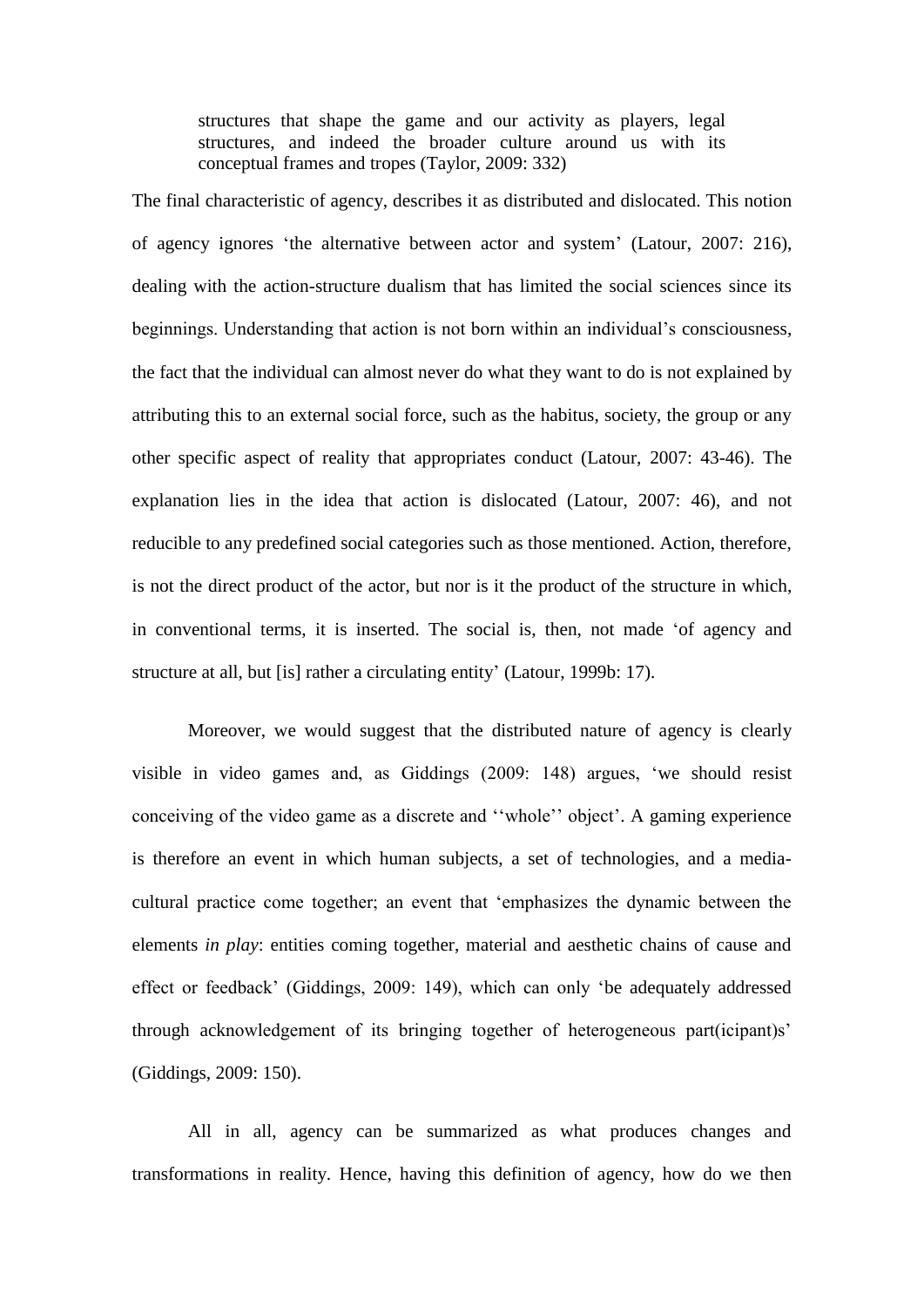define what should be considered as change and transformation in a particular social context? We find an interesting answer in Foucault's theory.

Apparatuses, or *dispositifs*, limit what happens inside of them, and are the principal manifestations and enactors of the conditions of possibility for a specific society and time. Foucault used the notion of *dispositif* (or apparatus in the most common translation of the term in English) in his works *Discipline and Punish* (1995) and the first volume of *The History of Sexuality* (1990). In a conversation with other intellectuals, he defined the concept as follows:

What I'm trying to pick out with this term is, firstly, a thoroughly heterogeneous ensemble consisting of discourses, institutions, architectural forms, regulatory decisions, laws, administrative measures, scientific statements, philosophical, moral and philanthropic propositions - in short, the said as much as the unsaid. Such are the elements of the apparatus. The apparatus itself is the system of relations that can be established between these elements (Gordon, 1980: 194).

We face again the conjunction of heterogeneous elements, an assemblage of actors, and, above all, the way in which they intertwine. Rather than defining a structure formed by a group of diverse pieces that fit together in a particular mode, it is about identifying the nature of the connection between those elements. It also should be pointed out that the dispositif *produces* and *is produced by* certain power-knowledge relations, which entail 'a certain manipulation of relations of forces, either developing them in a particular direction, blocking them, stabilising them, utilising them, etc.' (Gordon, 1980: 196). In this process there is always a strategic function, that is, the dispositif is born to respond to 'an urgent need' (Gordon, 1980: 195). However, these are strategies that 'no one is there to have invented them, and few who can be said to have formulated them' (Foucault, 1990: 95), what creates confusion: the *dispositif* appears as a rational, coherent, and global strategy, but is formed by multiple contradictory and dissimilar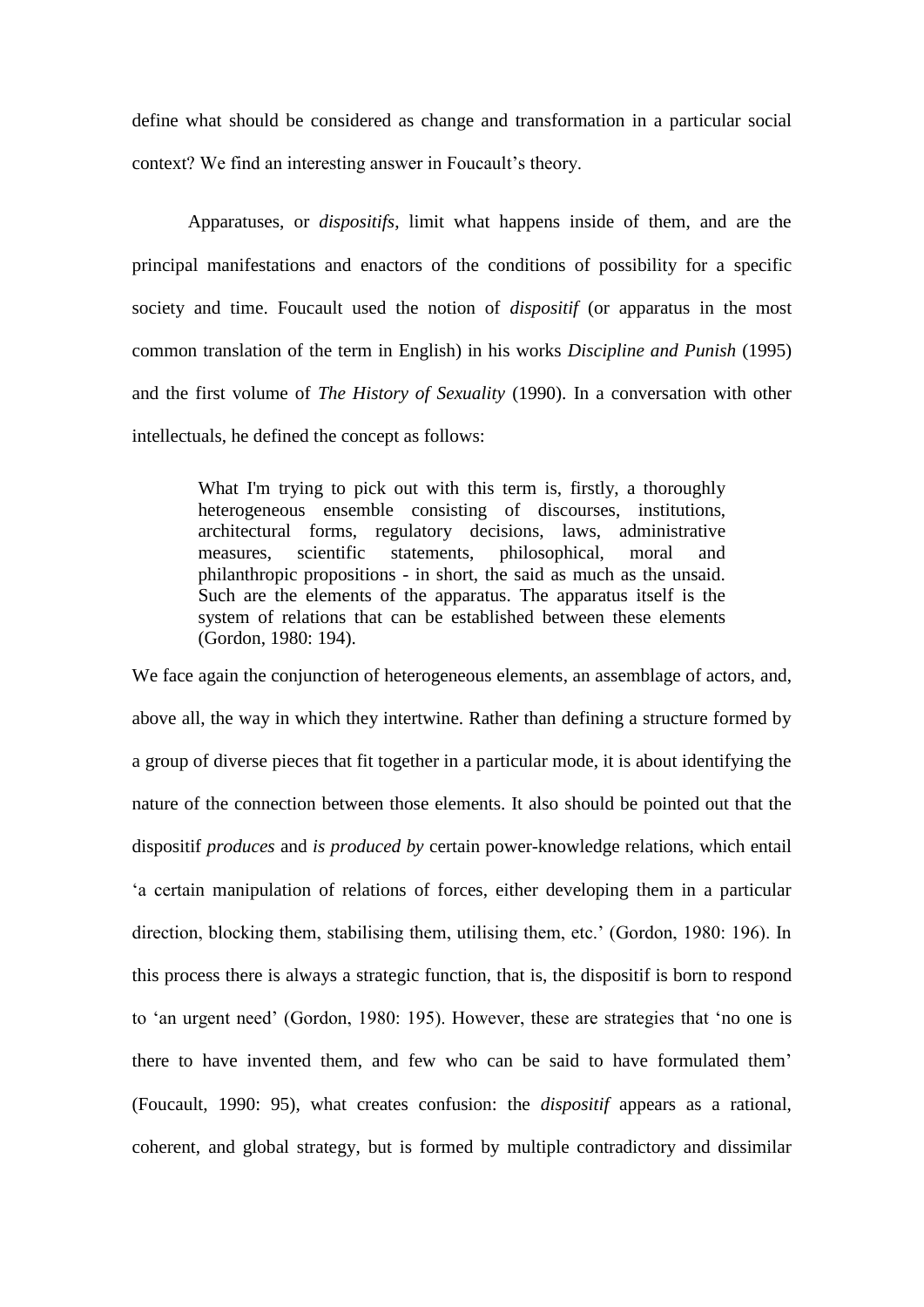operations that oppose each other; it is intentional and, at the same time, non-subjective (Foucault, 1990: 95). As Latour notes, purpose is neither a property of humans nor of objects, but, precisely, it is an attribute of dispositifs, apparatuses, institutions, or, as we would like to suggest, assemblages:

Purposeful action and intentionality may not be properties of objects, but they are not properties of humans either. They are the properties of institutions, of apparatuses, of what Foucault called dispositifs. Only corporate bodies are able to absorb the proliferation of mediators, to regulate their expression, to redistribute skills, to force boxes to blacken and close. […] Boeings 747 do not fly, airlines fly (1999: 192-193).

In video games, players' agency is delimited by the system – what they can see, say and do – as in any other social interaction mediated by the *dispositifs* in which we live. Another question is to think that the system, *dispositif*, apparatus, or assemblage have well defined contours: players are limited or enabled by the video game but also by the technology, the developers, other players, and many more social actors (human and not); some of them are close in time and space, others are acting at a distance (Latour, 1987: 219-232). This can be seen in how other agents – not necessarily human – are able to condition the player's agency, who, in some instances, feels that they are losing their ability to control the situation. This could be another person, the video game, or even the Internet connection:

I like to play by myself and think by myself to see how I'm going to beat my opponent. But as soon as he looks around the shoulder, you think "Go away!", because he starts influencing the whole thing, which becomes quite annoying (Zelda)

But what I really annoy is actually the Internet that goes off. That annoys me most. […] The Internet went out and I couldn't do anything. Then when it finally reappeared I apparently lost [laughter]. [...] I don't like it when I lose because of something beyond my control. (Zelda)

Hence, we face a paradox that other theorists have previously found. For instance, Giddings (2009: 151) suggests that 'video game players are acted on as much as they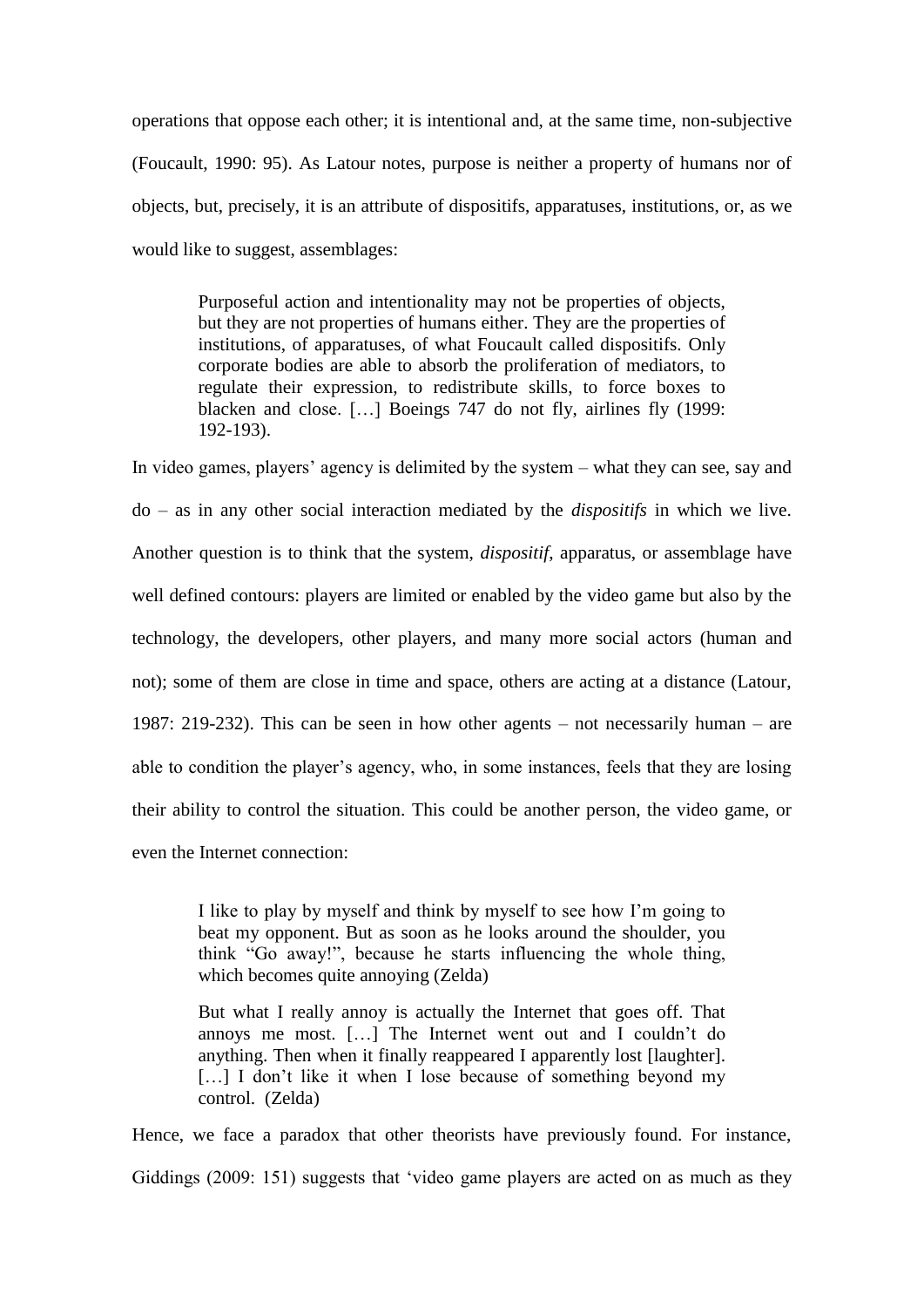act', and highlights the game event 'as one constituted by the playful translation of agency, the eccentric circuits of effect and affect, between human and nonhuman components'. There are also those who have approached this paradox by conceptualizing it in terms of balance (such as Krzywinska, 2007) or even as an illusion: 'The illusion of interactivity sponsors a sense of agency – but this agency has been externally predetermined or pre-designed' (Charles, 2009: 286). It therefore appears, that video games offer a 'directed freedom' (Navarro-Remesal and García-Catalán, 2015). This apparent contradiction is perfectly summarised by Tulloch:

The player is at the same time active agent and prisoner of the system, author of events, and slave to the game's authority, creative contributor and mindless automaton. Paradoxically, play is understood as being contingent upon both agency and compliance (Tulloch, 2014: 336).

Nevertheless, Tulloch goes beyond this theoretical conundrum and offers a solution that tries to work around this trap. Drawing on Foucault's notion of power and agency, where both are (re)produced through each other instead of being in opposition, Tulloch proposes that players' practices and expectations are 'shaped by the game, but at the same moment, the game only comes into being by their play' (2014: 348). Both are needed – along with other elements – in order to exist; they are part of the same productive force. The Foucauldian *dispositif* explains this duality, as Poltronieri (2015: 174) has noted: 'The player is free to take action to reach desired results as long as these actions are codified in the interior of the apparatus'. The *dispositif* limits and allows all that can be seen, said, and done, within a regime of truth, but, as it is necessarily reproduced through the generative force of agency, it contains the potentiality to break itself and produce new ones. Agency is thus constructed in that circulation of heterogeneous entities that are mutually influencing each other.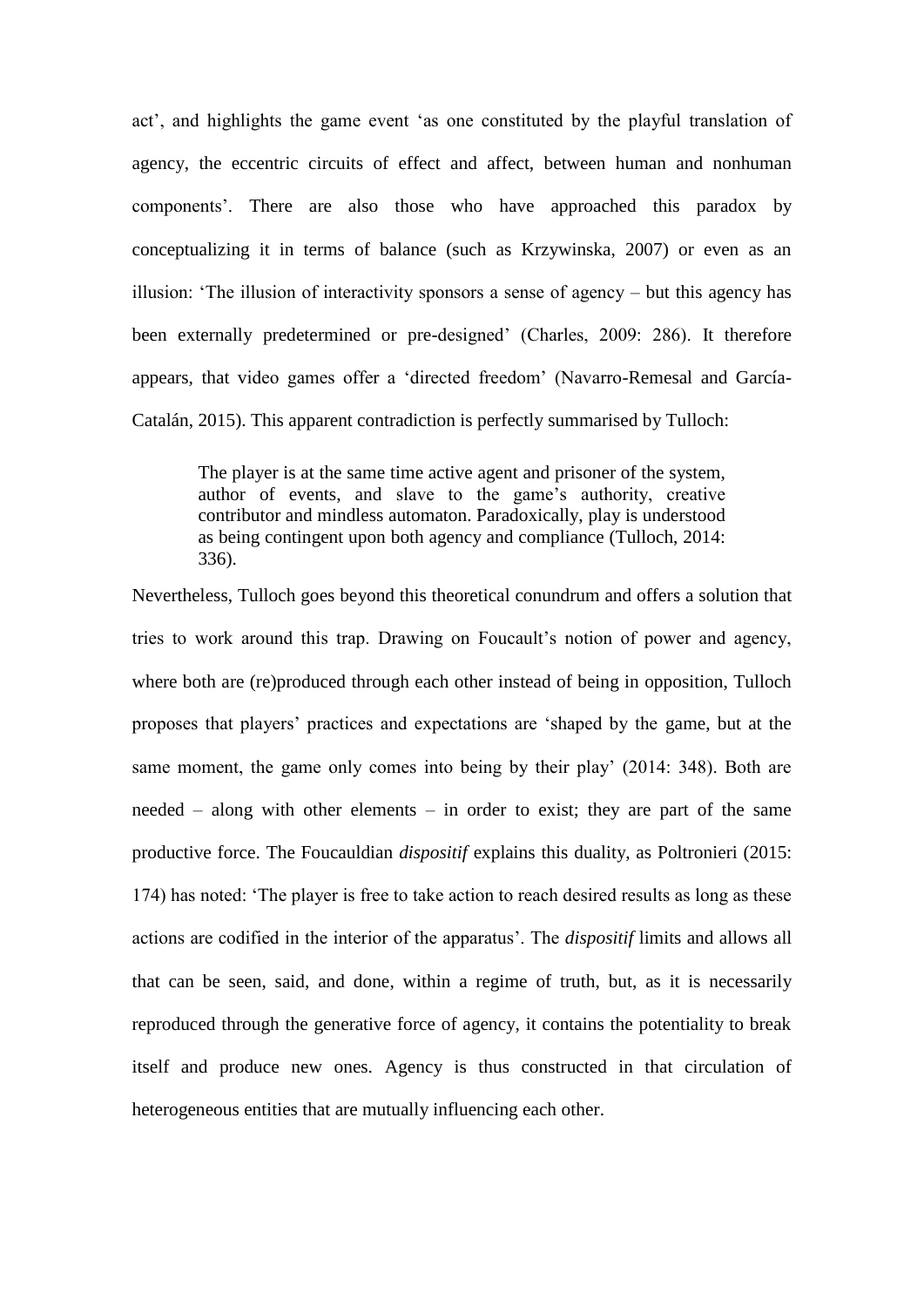# **Agency and Neoliberal Political Rationalities: Control, Freedom, and Responsibility**

We have seen so far what video games tell us about agency as what produces transformations in a multiple, distributed, and dislocated way. Video games help us to visualize the nature of agency in contemporary society as a post-human, assembled, and relational process. Moreover, they do this within *dispositifs,* apparatuses, and assemblages that regulate and give meaning to those transformations. However, a fundamental question is still pending: What are the political rationalities that define the contemporary *dispositifs*?

According to Miller and Rose (2008: 58), political rationalities can be understood as the regularities in the political discourse for 'the formulation and justification of idealized schemata for representing reality, analyzing it and rectifying it'. There are three main characteristics that define political rationalities (Miller and Rose, 2008: 58-59). First, political rationalities possess a moral form; they are based in principle that guide the tasks of government such as freedom, justice, equality, mutual responsibility, citizenship, common sense, economic efficiency, prosperity, growth, fairness, or rationality. Second, political rationalities have an epistemological character; they are articulated in relation to an idea of the nature of the objects governed such as society, the nation, the population, or the economy. Third, political rationalities are expressed in a particular idiom; it is a language that works as an intellectual machinery for making reality thinkable under certain political deliberations. In sum, political rationalities are 'morally coloured, grounded upon knowledge, and made thinkable though language' (Miller and Rose, 2008: 59). In contemporary society, the hegemonic political rationalities are those associated with neo- or advanced-liberalism.

In neoliberalism, the relationships between the public and private spheres are resignified as part of a progressive weakening of the State, what Gordon (1991: 36)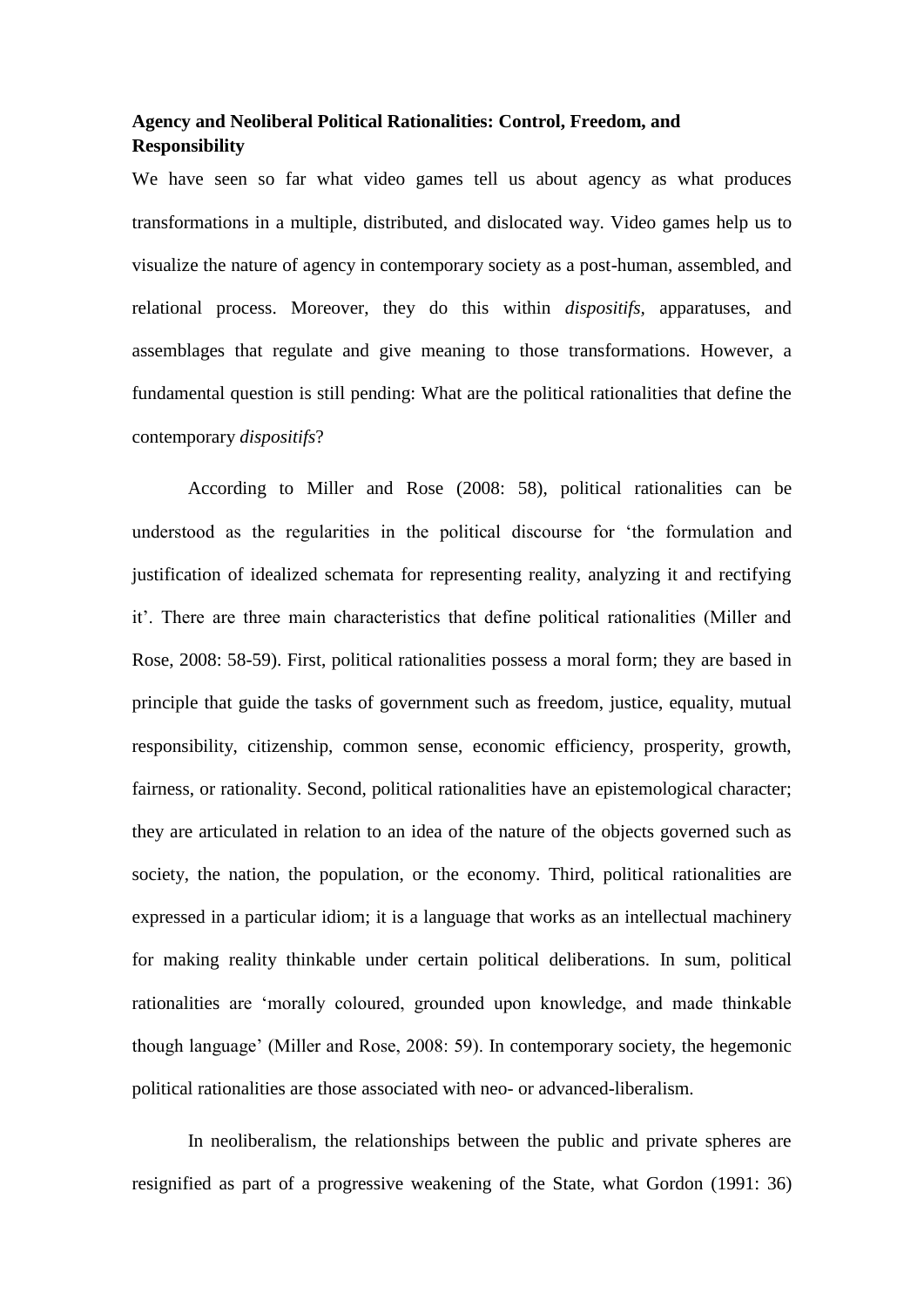calls 'modes of pluralization of modern government'. This draws a society of subjects responsible for their own government. The powers of the State are then aimed at empowering entrepreneurial individuals capable of choosing for themselves. This new post-Keynesian and post-Fordism reality requires a self-regulated subject, which can be defined as 'active, responsible, participative, and dynamic' (De Marinis, 2005: 25). It is the fundamental logic of neoliberalism in which citizens are governed through their 'freedom to choose' (Miller and Rose, 2008: 82). Thus, freedom and control, individual autonomy and government, are not opposing pairs; they are an inseparable part of a new formula of handling and defining realities. The discursive figures of freedom, control, and responsibility are, therefore, essential to understand agency in contemporary society, which can be extended to the social universe that emerges around video games.

Thus, most representations of player's agency in video games revolve around the idea that they are the protagonist; the one in charge of manipulating the flow of what is happening on the screen. This leads to the common assumption in gaming cultures, evident with our interviewees, that video games represent a (more) interactive cultural form:

So reading is great, but reading, you're always an observer to it. Whereas in video games, it's the same story, however, you are not an observer anymore, you're actually in that story (Alfred, male, 26, strong identification as gamer).

According to this discourse, players do not merely observe, they are *in* the story, they belong to and are an operational part of the narrative and mechanic processes of video games. Video games force players to engage with them: 'to think that you are the one who is playing, what happens to the character is happening to you' (Patxi, male, 38, game developer and programmer). This is a generalised feeling among the vast majority of the interviewees, which leads them to claim that 'you almost feel you are the one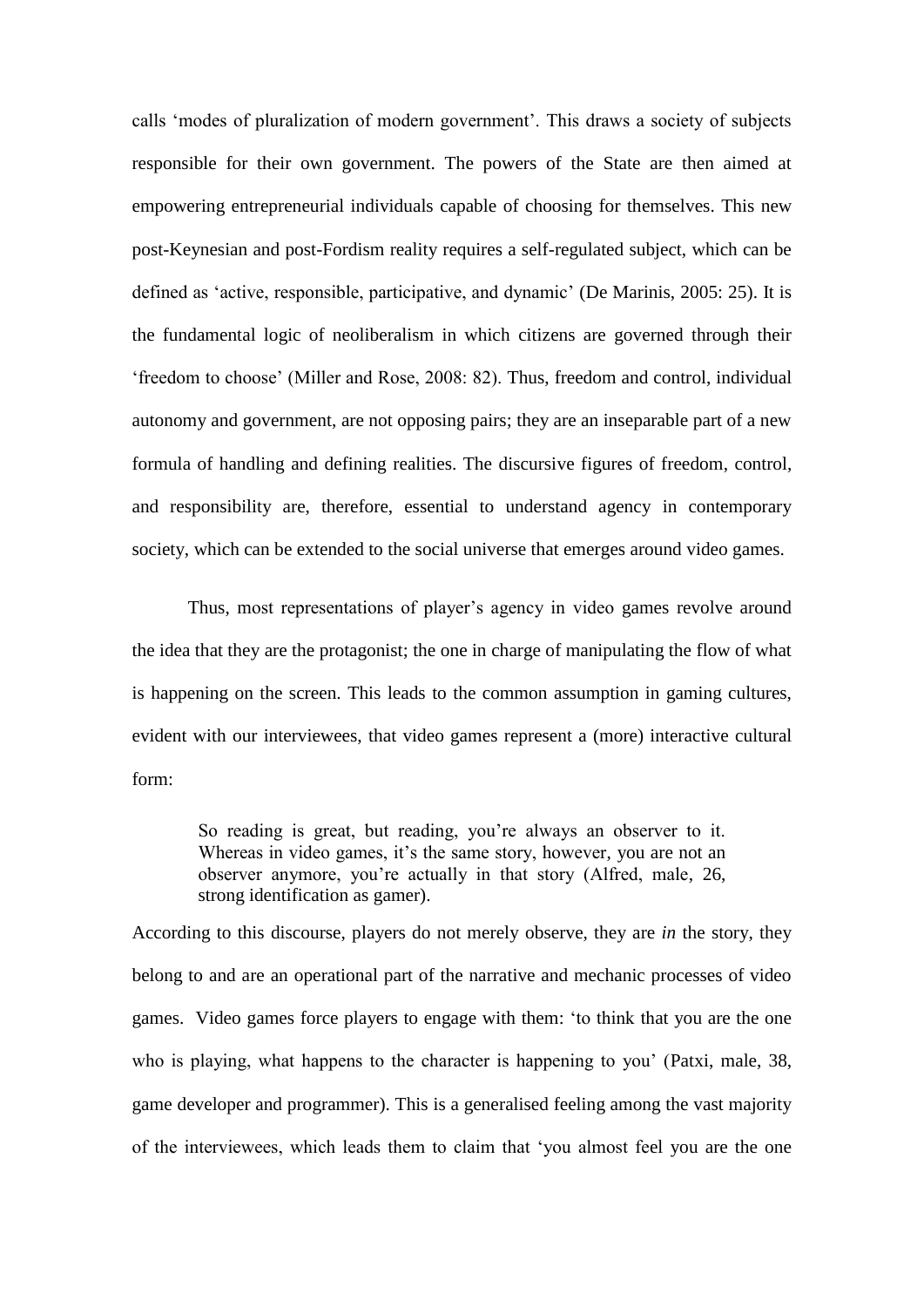who is inside the screen' (Iker, male, 43, an infrequent gamer). Definitely, video games foster this view in both explicit ways (as in the series of titles we alluded to in the introduction, which are continuously reminding the player that their choices will have an impact on the story) and implicit ways (using different camera points of view, filling the screen with dozens of missions and elements to be discovered, or allowing various forms of character and game universe customization). The player is then 'pushed' to become the central agent in the system.

In this sense, the rhetoric of freedom is also the cornerstone of video games. Players often feel that video games enable them to act and go where they choose inside the universe of the game. As expressed by some of our research participants, such as, 'Isidoro' (male, aged 27, a director of a documentary on video games) and 'Iker':

*Shadow of the Colossus*. It's a huge world but you only need to go from point A to point B. However, you have the freedom to ride with your horse. […] And you say to yourself: 'I am free to explore this land' (Isidoro).

*Grand Theft Auto*. It may be an adventure game but it offers you a lot of freedom. I play some of its missions but in the end I realise that, instead of doing what I'm supposed to do, I just grab a car and start wandering around (Iker).

This is the idea behind, what it is known in the field of video games, as 'open worlds', which are not only linked to MMOs such *World of Warcraft* (Blizzard Entertainment, 2004) or *Eve Online* (CCP Games, 2003), but also includes works – related to the *sandbox* genre of games – with vast maps to explore and a non-linear gameplay, enabling and fostering emergent narratives. These games are based on the idea of giving freedom to players in order to explore the universe of the game and act without following a pre-established script, allowing players to choose what missions they want to accomplish and in which order, and flooding the story with secondary tasks and minigames. *The Elder Scrolls* (Bethesda, 1994-to date), *The Witcher* (CD Projekt RED,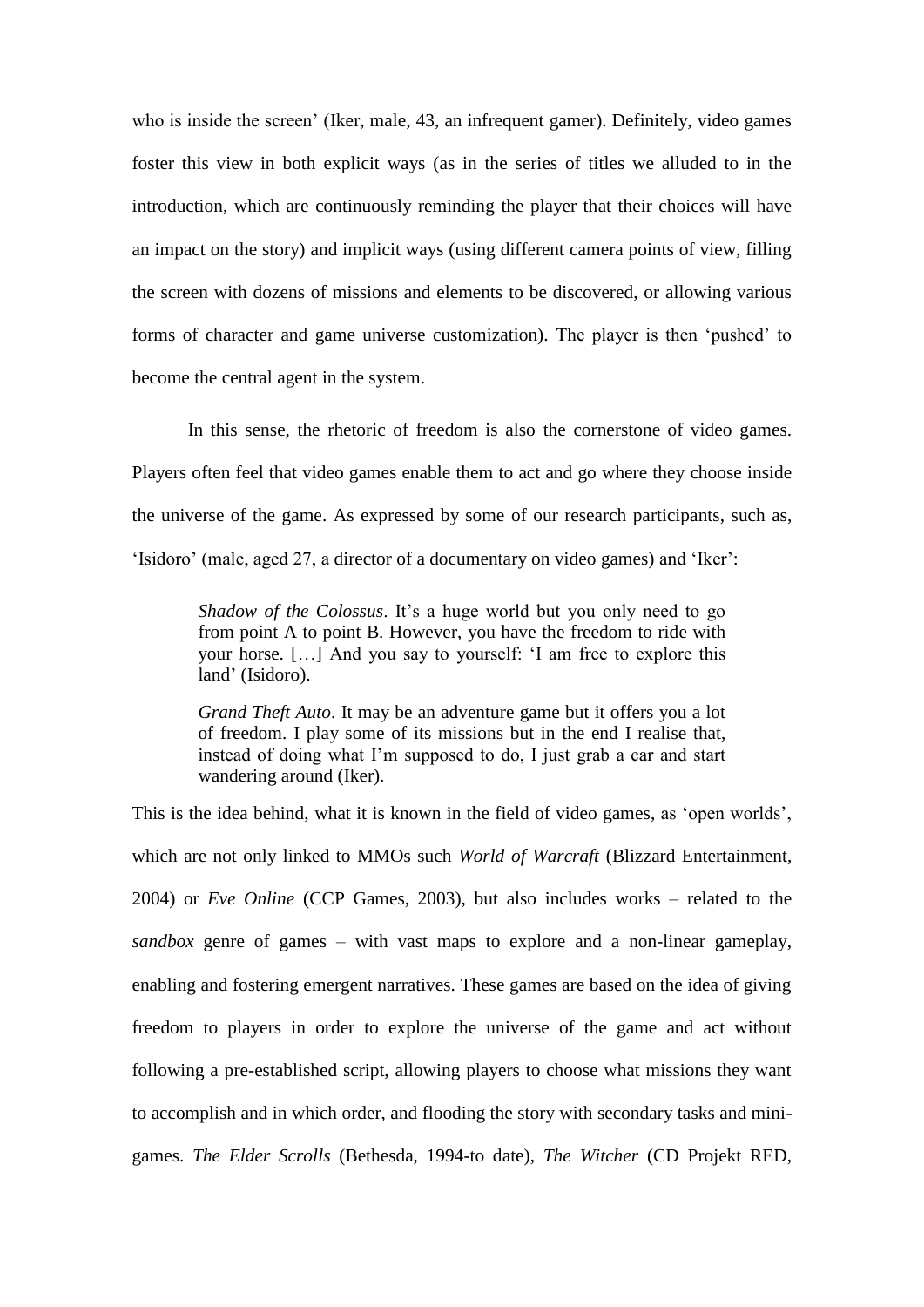2007-to date), *Grand Theft Auto* (Rockstar Games, 1997-to date), *Assassin's Creed* (Ubisoft, 2007-to date), *Fallout* (Bethesda, Obsidian, 1997-to date)*,* and *Mass Effect* (BioWare, 2007-to date) series are some of the paradigmatic examples of this approach that articulates the gameplay experience around the idea of free will, which is nothing else than the maximization of the principle that rhetorically governs every video game: player freedom.

Every time players decide to ignore the main story and freely walk in Liberty City or Tamriel (the realms of, respectively, *Grand Theft Auto* and *The Elders Scrolls*  series), choose the next dialogue line that will define their relationship with other characters, or follow all those markers that inundate maps with the tasks to do, they are reproducing ideas of freedom that can be found in the neoliberal rationale, where individuals are not 'merely free to choose, but obliged to be free, to understand and enact their lives in terms of choice' (Rose, 1999: 87). Following in Foucault's footsteps, Nikolas Rose (1999) reframes 'freedom', not as the opposite of power, but as its condition of possibility. There is no power without freedom – the possibility to choose – in the same way there is no freedom that has not been born in the tension of complex power relations. In Foucault's (2003: 139) words, there is needed a 'field of possibilities in which several kinds of conduct, several ways of reacting and modes of behaviour are available'. Video games are therefore not detached from the dominant political rationalities; games are shaped by the existing social forces, as much as they contribute to mould them. The requirement to interact, choose, and decide is fundamental, including a demand to have an influence:

Looking at computer games, you can clearly see for example our demand for […] the idea that we have an influence, that we have the option to interact (Andreas, male, 51, head of a video game museum).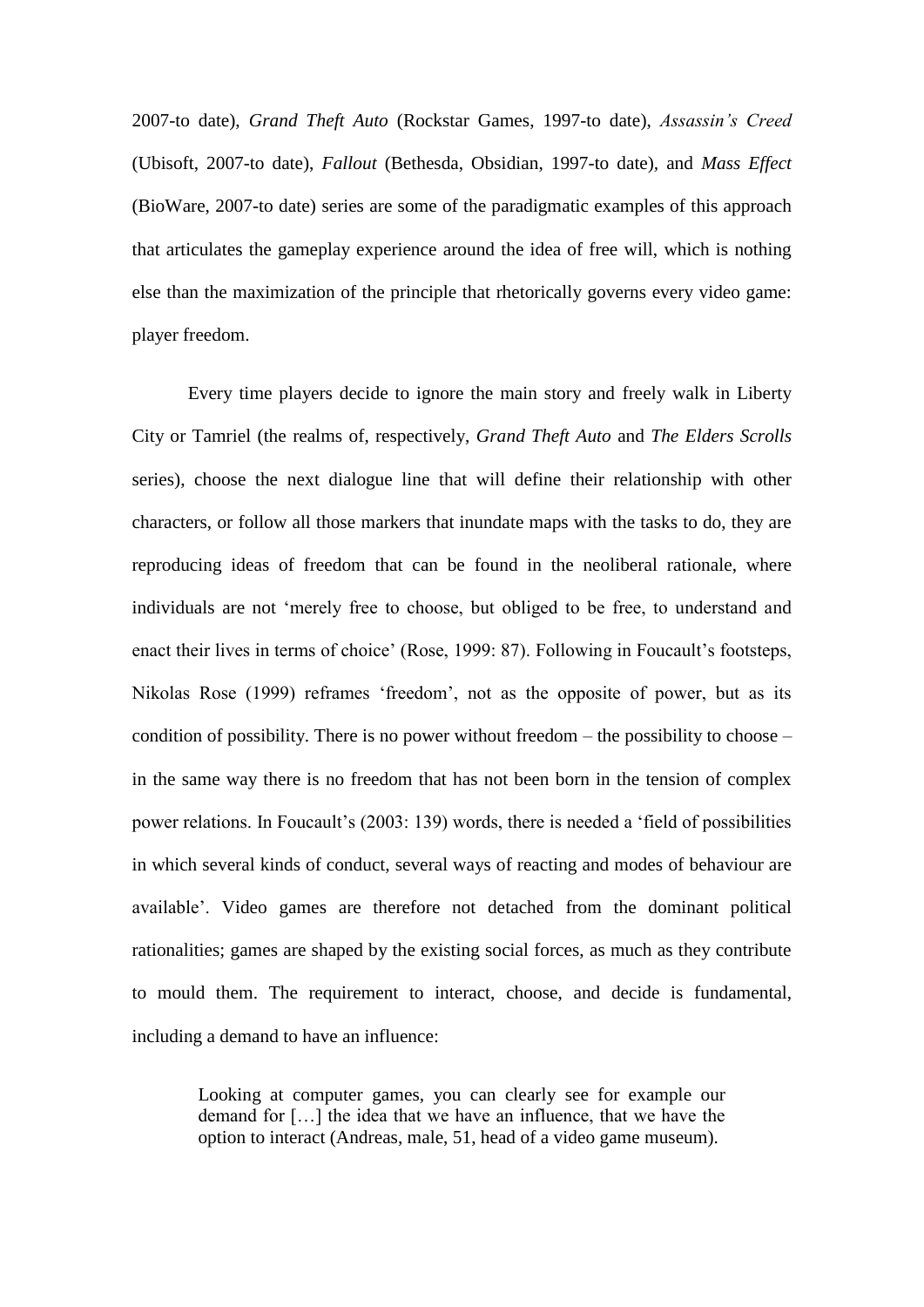It's a video game because I can make decisions about what is happening. I mean, I can affect this world or this thing I'm interacting with (Javier, male, 32, game developer and programmer)

This conceptualization of video game players puts them in the centre of the discussion on agency, which enables the recognition of players as the most important social actors here (something that, as we saw above, this text questions). It is not surprising then that a dominant discourse exists that focuses on how players are *in control* of the situation. Video games can only be defined as such if you, as the player, 'are in charge' and, in addition to that, 'control what is happening' (Isidoro). In the end, 'video games are about making decisions' (Patxi) and 'choosing your own path' (Minerva, female, 37, game developer and artist). In this sense, video games, are clearly looking for active individuals; they are promoting the production of participative agents because otherwise the articulation of these two elements (video game players and video games) would not be possible:

It's what makes it an active thing as opposed to a passive thing. You actually have to go off and do something to make something happen, or if nothing will, nothing will happen (Albert, a male 25 year old, game developer and artist).

This is paradigmatic of how an active subject is fundamental to understand agency when it comes to video gaming. For example, this is the point of view that Egenfeldt-Nielsen *et al*. (2008: 138-139) offer when they consider that video games demand players to explicitly interact with them; requiring 'the user to engage in play'. Moreover, the involvement of the player with the video game seems to be essential: 'it's really you who win and lose' (Kirby, 2009: 169). In this context, video games are about 'power fantasies' (Peter, 54, male and lead of a video game-related master's degree programme) and being in control:

The reason why games like Candy Crush are very popular is because they give you a sense of control of daily life that you don't normally have [...] Things are like they should be in your real life. Hard work is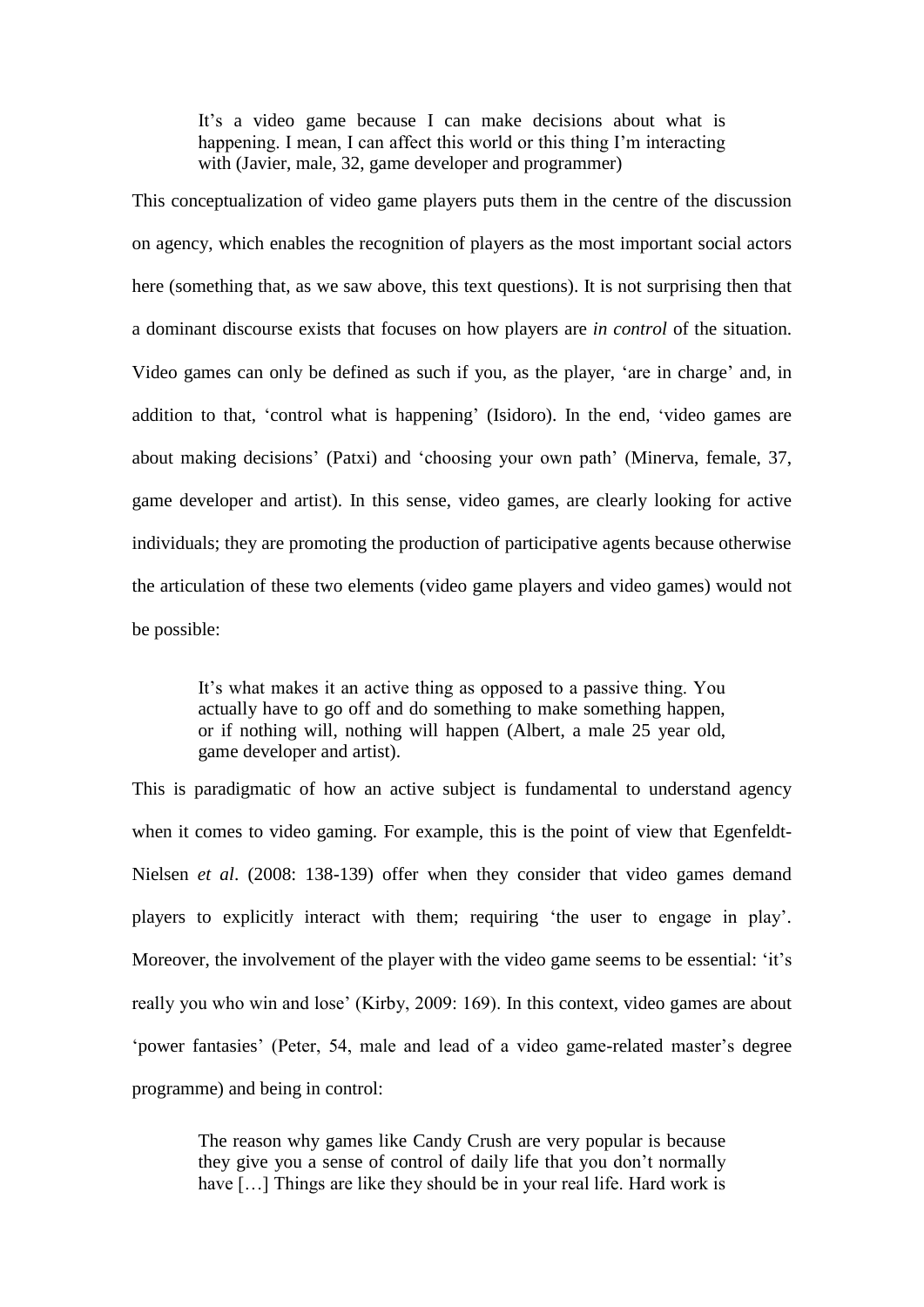rewarded, you have control of it (Darius, male, 28, game designer and developer)

This, then, casts players as powerful subjects, who are able to control the outcome of their actions in ways they could only imagine in their daily lives. As Oliva, Pérez-Latorre, and Besalú (2016: 12) argue, paratexts around video game culture (in their case video game covers) urge the player 'to "choose", "collect", "manage" and "win", defining what we should expect of a good game or a good player experience', which directly links this experience to neoliberal rationalities. Video games create then an environment (rhetorical but also material) where players' agency is inflated and promotes a sense of achievement and empowerment. In a more or less explicit way, video games facilitate the notion that players, if they are accomplished enough or try hard enough, are able to succeed and triumph:

You always have to be kind to players. You want to make them feel that they are winning (Craig, male, 41, game developer and programmer)

There's sometimes quite subtle and sometimes really explicit message to do with empowerment. You can do it. You can do this (Emmett, male, 47, and head of a video game-related exhibition).

Video games produce the opportunities for these narratives of success, where the player is the winner and the one who can do whatever she or he resolves to do. It is the projection of an empowered and determined individual who can overcome any obstacle in their way. This representation of agency falls into the classic identification of human beings as conscious, active, and intentional subjects, which celebrates 'the emancipation of the rational or working subject' (Lyotard, 1984: xxiii) of modernity.

At an ontological level, this approach to agency ignores the idea of agency as multiple, distributed, and dislocated that we saw above. It maintains the dualism that divides those types of entities considered to be active (the human, the subject, the social) and those that are seen to be passive (the non-human, the object, nature)  $\frac{1}{2}$  as if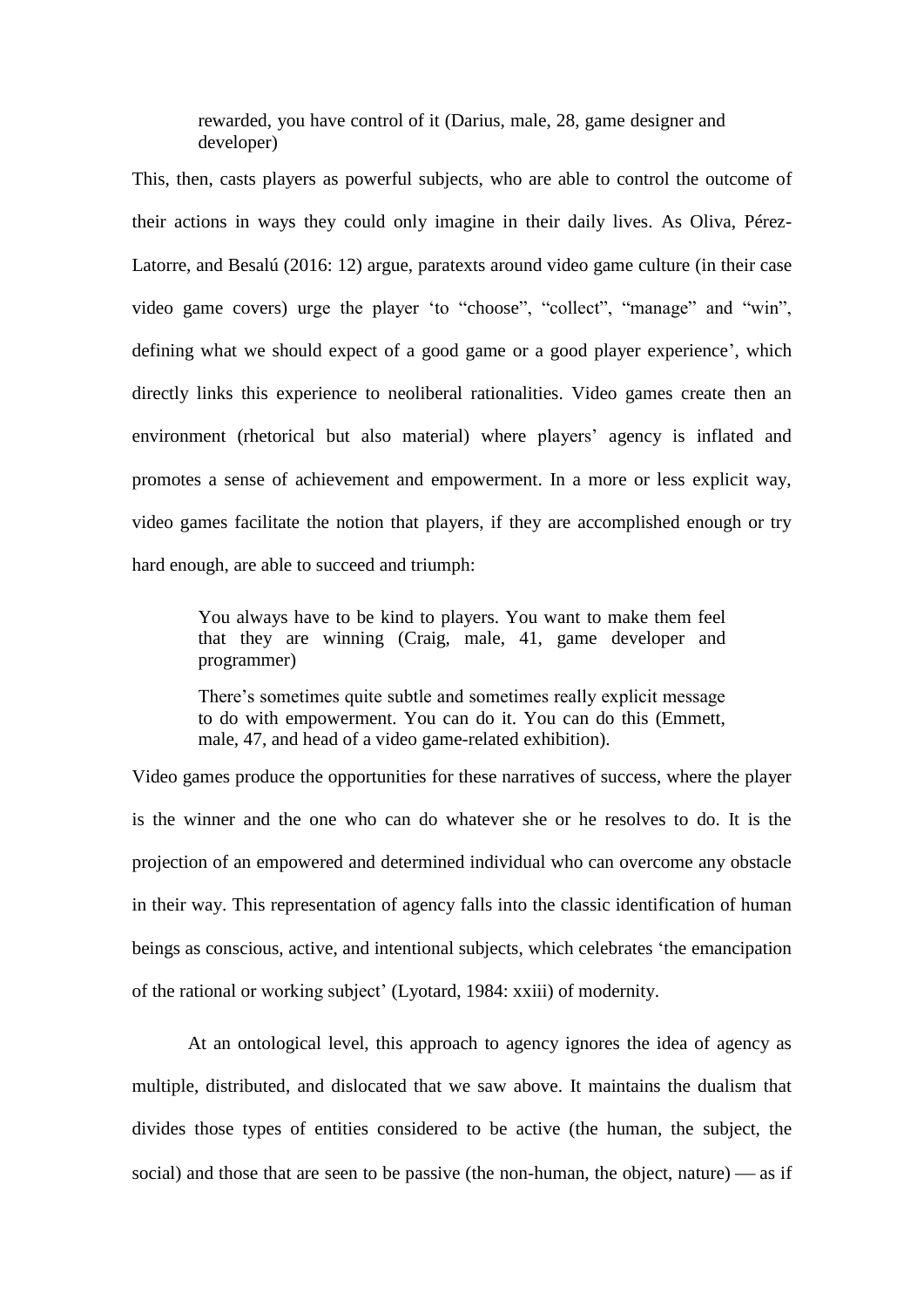agency was not, in fact, everywhere (Law, 2004: 131-134). At a more sociopolitical level, this perspective reflects and reinforces the political rationalities of neoliberalism, in which one of its central axioms is the construction of an active, autonomous subject who takes care of themselves and, at most, participates with others in order to solve their specific problems (Rose, 1999: 137-166).

Furthermore, this approach ignores the loss of agency that many players experience while playing video games. There are even interviewees who directly link feelings of failure to the very act of video gaming: 'Frustration is the main emotion that I associate with video games' (Elisabeth, female 25, an infrequent gamer). When the player's agency is interrupted or does not offer the expected outcome, thence, the frustration appears:

But if you play something that's very clunky or unresponsive, it makes it very frustrating, because you press this button and it's not doing what you want it to do. That could bring a lot of frustration. (Andrew, male, 28, frequent, dedicated, and self-identifying gamer).

*Titan Souls* is definitely a punishing game. If you make a single mistake, you'll die, and you have to run back. That is very punishing (Noel, male, 24, indie game designer and developer).

Thus, video games can be seen as devices that, at the same time, enable and condition the player's agency. According to Brookey and Booth (2006: 218), in most video games, 'the player is not given the agency to change the game's structure and design', and therefore limitations are imposed on the choices available to players, which 'do not always allow for the kinds of changes that could be equated with ideological resistance'. This approach is similar to Manovich (2001: 34) take on interactivity in video games, which, he suggests, is conditioned by the coded nature that rules video games: 'computer characters can display intelligence and skills only because the programs put severe limits on our possible interactions with them'. However, video game culture is generally traversed with this idea that players are responsible for controlling the game,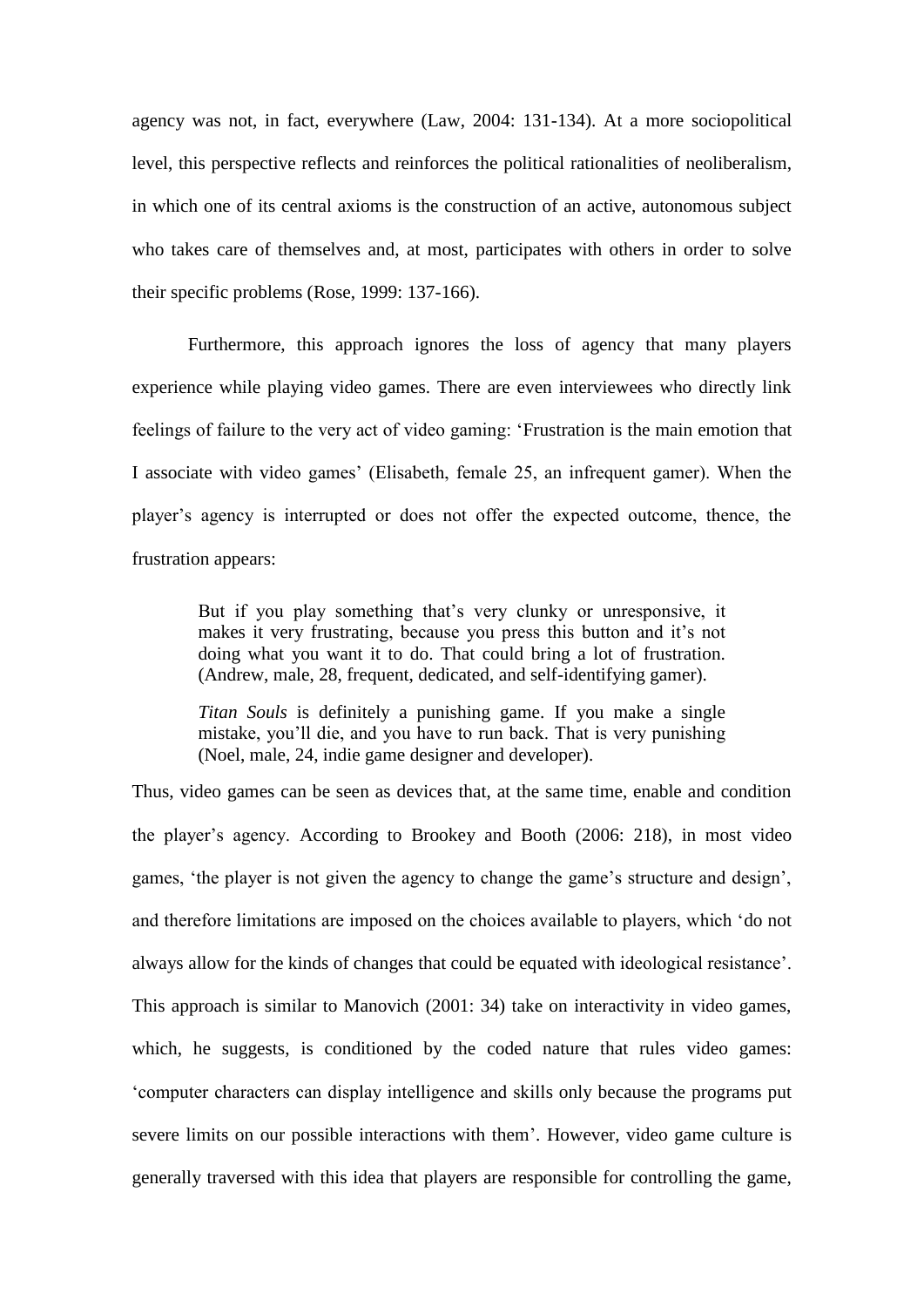and, moreover, are willing to do so:

Typically I wouldn't read a guide or a walkthrough, because I'd like to be able to do it myself (Alfred).

When you play by yourself, you mainly want to get through the story, get through the game, and try and work it out. But you want to work it out by yourself rather than relying on other people (Zelda).

If, according to the apparatuses in which they dwell, the condition of possibility of video gamers' agency is their freedom to choose, then both their achievements and failures are their responsibility. Hence, although there are numerous of our interviewees who acknowledge that there are several moments in which they are at mercy of the video games they play or other external factors, there is still a tendency to reintroduce the importance of the player as the agent who is capable of overcoming these obstacles, even though they may continue to fail:

They are very vulnerable, you know, one hit get them killed. It is kind of like they have no real power, because they're so fragile. When you as a player become more skilled in it, you understand that you have all the power, because you control these titans and you can kill them (Noel).

For this developer, who is speaking of his video game (renowned for its high difficulty), the loss of agency, the fragility, and the sense of powerlessness are seen as temporary: the player has the ability to succeed, and if they fail, it is because of their lack of skill or because they did not invest enough time perfecting their skills. As Juul (2013: 7) has asserted in his essay on video gaming failure, video games 'promise us a fair chance of redeeming ourselves', which 'distinguishes game failure from failure in our regular lives'. However, even if video games are more explicit about the redemption opportunities they offer, we see there are similarities between failures in video games and in our regular lives. In a neoliberal society, individuals, or at most particular groups or communities, are to be held responsible for their own situation without considering any structural conditioning that might be affecting them. The rhetoric here, in video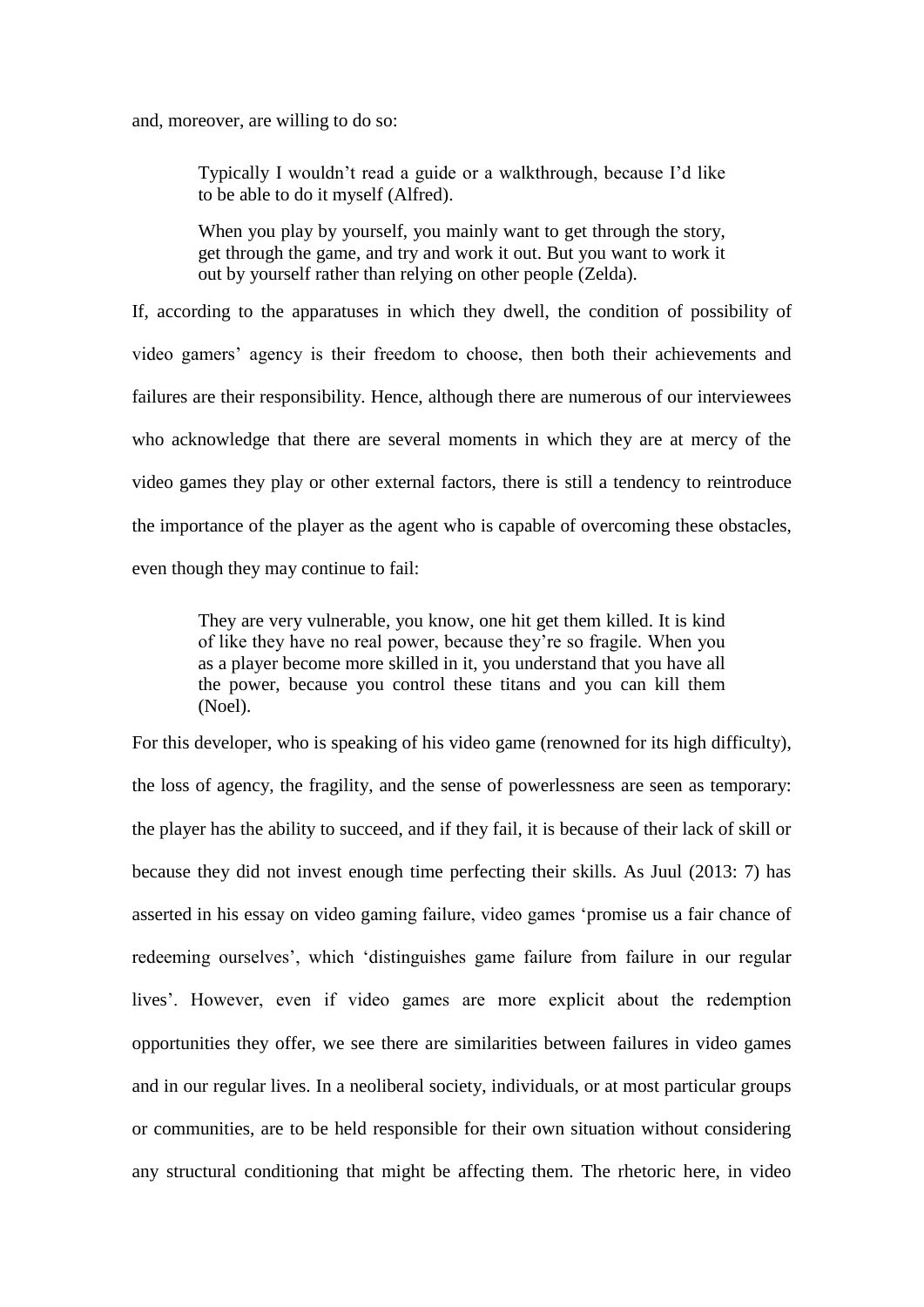games, as it is in wider society, is that should they exert themselves, they will be able to achieve their goals, or else they will fail due to their own deficiencies or lack of effort.

In this sense, Bulut, Mejia, and McCarthy (2014) explore the intersection between the ludic sublime, understood as a form of techno-utopianism in which video games are presented as a solution to political problems, and neoliberalism as a way to approach social action and citizenship in a postmodern world. According to Bulut *et al.* (2014: 347), in societies that are marked by neoliberal political rationalities, 'personal responsibility operates as the master trope of society' and the ludic sublime reimagines citizens as players in the game of life. This has as a consequence that 'those who play the game well are rewarded and those who play poorly are punished'. This points then to a 'ludic reconfiguration of political rationality' that affects people's agency. What we see about agency in video gaming reflects how agency works in wider society.

Video games therefore require the player to take control of what they have in front of them – in a literal sense most of the times, since the player has to use a physical game controller – and are usually made accountable of both their achievements and failures. No matter if, as we have shown, video games, developers, or other agents, may severely condition video gamers' agency, it is widely established within video game culture that outcomes are primarily determined by the player. This is similar to what Shaw (2014: 13-39) found in the options video games offer in terms of representation. In principle, video games seem to propose different alternatives of representation; gamers are given the freedom to choose between various characteristics, including race, gender, physical appearance, and at times, even sexuality. However, in the end, the video game is placing the burden of representation on the video gamers: 'rather than include diversity in games with set characters, most representation of marginalized groups and identifiers is placed in the hands of players' (Shaw, 2014: 35).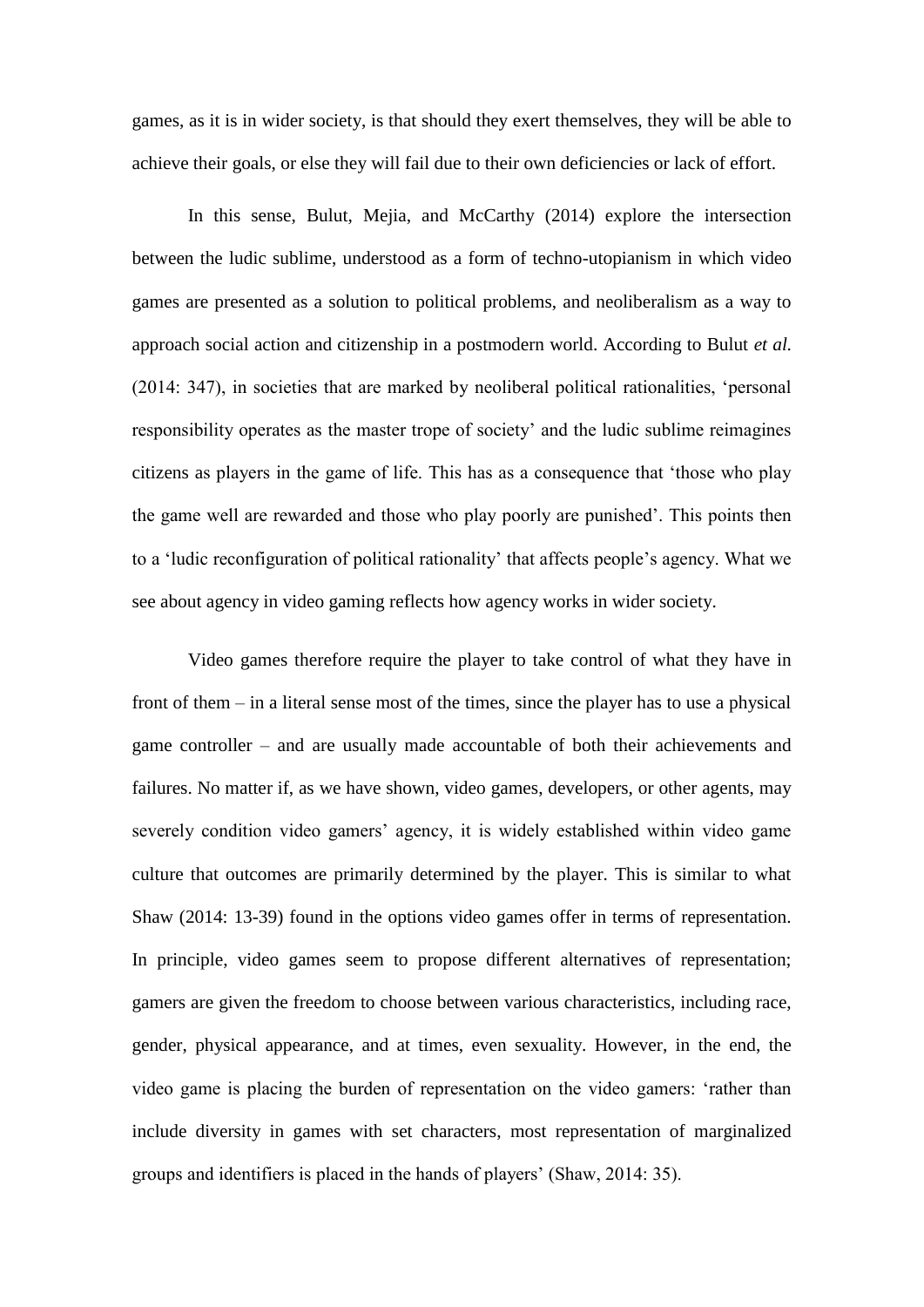Neoliberalism, after all, seeks to 'govern using the maximum amount of energy available from the people who are to be governed' (De Marinis, 2005: 22). This is something we repeatedly see in video games; the individual is understood as 'the entrepreneur of himself or herself' (Gordon, 1991: 44). The promotion of active, selfresponsible, and participative individuals, then, cannot solely be reduced to a disposition in some subcultural forms, but rather it is connected to wider tendencies that affect society as a whole.

# **Conclusions: Limits and Promises of Agency in a Changing Society**

In this text, we have explored agency in video game culture. The obsession of the medium with offering an experience of free will, difficult choices, actions with consequences, and a generalised discourse about the centrality of the video game player, leads us to argue that studying video games and their culture constitutes an optimal field in which to approach questions related to the contemporary nature of agency, interactivity, freedom, and power.

In particular, the rich variety of actors in video game culture leads us to question traditional ideas of agency, as we are dealing nowadays with more complex networks of actors, interactions, and power than before. Video games contribute to subverting the received theoretical status of agency, and indicate how it has changed over the last decades and how we need new approaches to it. Video game culture is proof of an ontologically promiscuous notion of agency that requires new epistemological lenses; new lenses that help us blur the generic face of humanity as a modernist figure and reconfigure it in the frame of a post-humanist landscape (Haraway, 2004: 47).

Similarly, video games show us that, today, agency is, at the same time, part of both emancipatory and alienating practices. Not only is agency linked to freedom,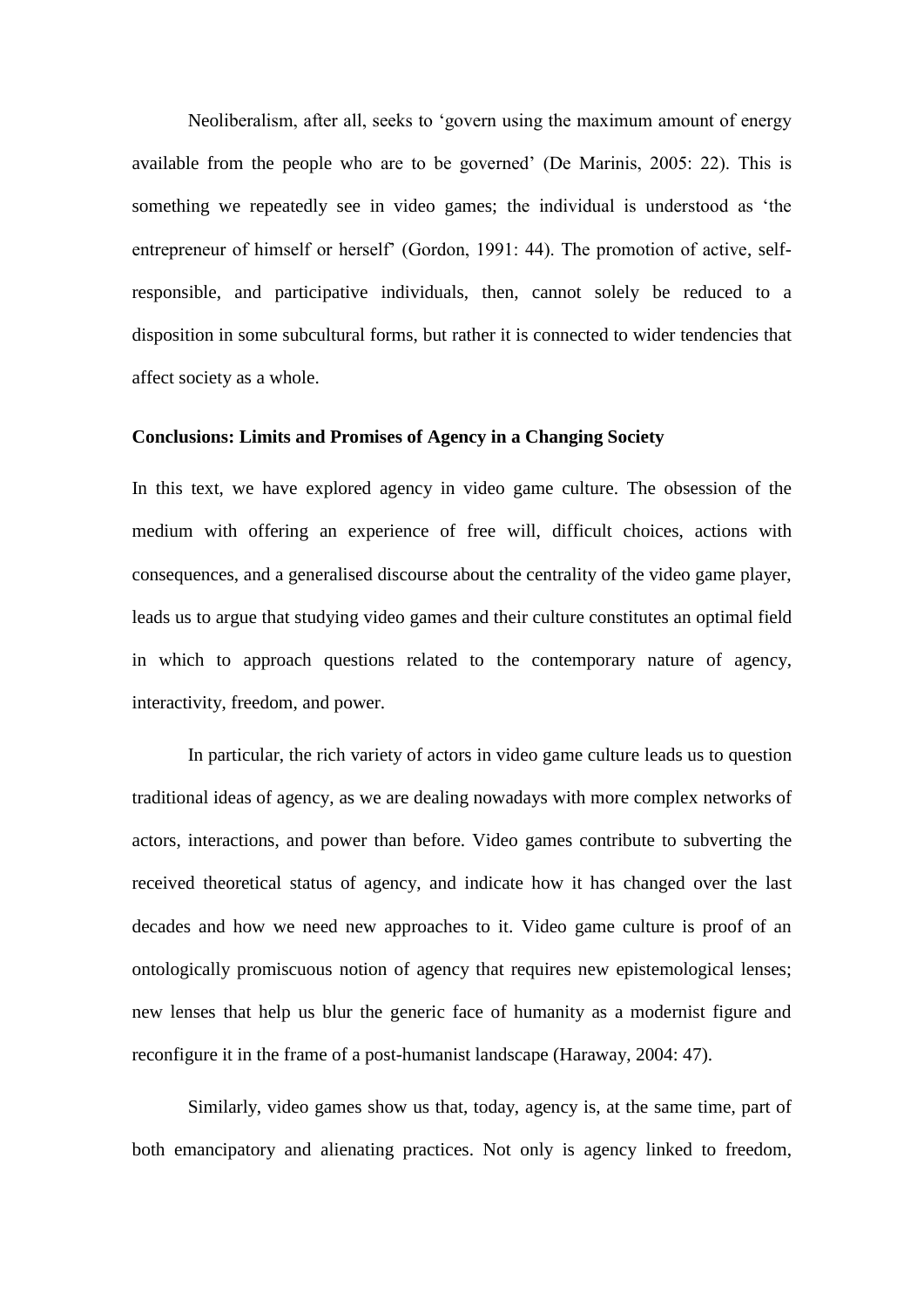empowerment, and autonomy, but it is also connected to submission, disempowerment, and dependency. Limitations and potentialities are both part of the same uses of agency. Video games and the agency they promote might be part of the current neoliberal rationalities, but they carry the promise of new creative and critical modes of agency.

In this sense, freedom is enclosed in a context that promotes it in a fashion that does not let agency break the hegemonic discourses, practices, and systems. However, because these neoliberal rationalities foster the ideal of the autonomous self-governed subject, they are letting this agency produce lines of breakage. In this regard, neoliberalism has been very successful in two aspects: giving choices to individuals, and making them responsible for the decisions they make. It can be said that the forces of neoliberalism have been so successful that they have planted the seed of its potential demise. Its rationalities have promoted so feverishly individual freedom and selfresponsibility that they have created a largely autonomous subject, one that, to a certain extent, may be able to escape its rationalities. After all, Deleuze considered that every *dispositif* had two set of groups: 'lines of stratification or sedimentation and lines leading to the present day or creativity' (1990: 165). The latter includes among them the lines of 'splitting, breakage, fracture' (1990: 162); those that outline the movement from one *dispositif* to another (1990: 161).

This points to the possibility to break the system, like when people look for glitches in video games, ways to outsmart them. Or when communitarian forms of agency are articulated, sharing the responsibility of the process of creation, which transforms the works and culture beyond their original design (wikis, cosplay, derivative works, mods, new games, fan fiction and art, walkthroughs, and so on); in other words, there is also social and political space for a 'participatory culture' (Jenkins, 2006; Jenkins *et al.*, 2005). Video games assemblages contain powerful agencies that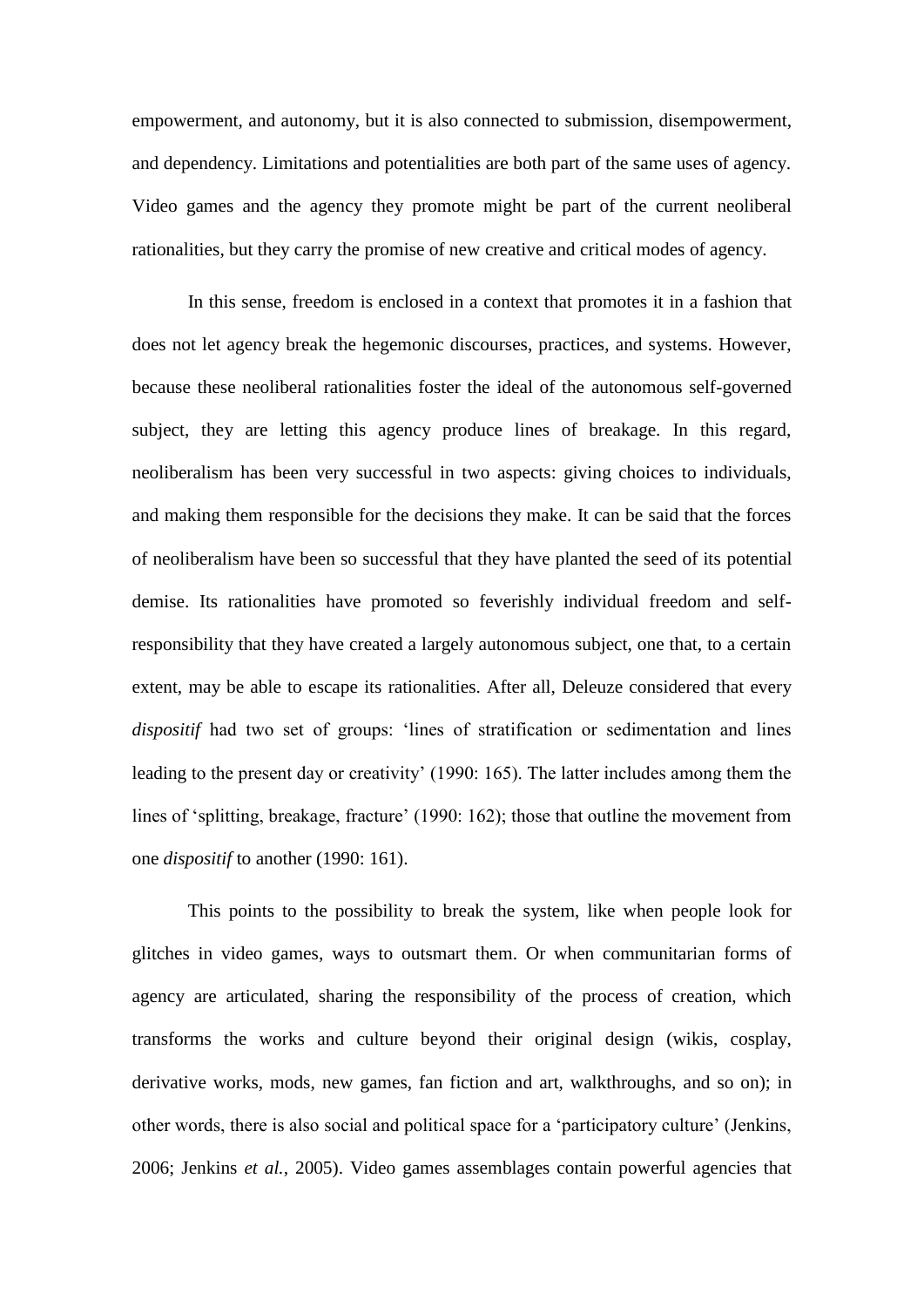could transform, and are currently transforming somehow, reality.

Therefore, we have here a notion of agency linked to neoliberalism, but this could drift equally towards the reproduction of its rationalities, reinforcing the liberal thinking and practices, or towards its rupture, exploring new modes to articulate power relations and imaging an agency that helps transform reality in other ways; such as a more communitarian form of conducting ourselves, sharing responsibilities, acknowledging those who are systematically in a position of subalternity, and promoting diversity.

# **References**

- Arsenault, Dominic and Perron, Bernard (2009). "In the Frame of the Magic Circle: The Circle(s) of Gameplay", in Wolf, Mark J. and Perron, Bernard (editors). *The Video Game Theory Reader 2*. New York: Routledge,109-131.
- Brookey, Robert Alan and Booth, Paul (2006). "Restricted Play. Synergy and the Limits of Interactivity in the Lord of the Rings: The Return of the King Video Game", *Games and Culture*, 1(3): 214-230.
- Bulut, Ergin; Mejia, Robert; McCarthy, Cameron (2014). "Governance through Philitainment: Playing the Benevolent Subject", *Communication and Critical/Cultural Studies*, 11(4): 342-361.
- Calleja, Gordon (2011). *In-Game: From Immersion to Incorporation*. Cambridge, MA: MIT.
- Charles, Alec (2009). "Playing with one's self: notions of subjectivity and agency in digital games", *Eludamos*, 3(2): 291-284.
- Crawford, Garry (2012). *Video Gamers*. London: Routledge.
- De Marinis, Pablo (2005). "16 comentarios sobre la(s) sociología(s) y la(s) comunidad(es)", *Papeles del CEIC*, 15:1-39.
- Debord, Guy (1995). *The Society of the Spectacle*. New York: Zone Books.
- Deleuze, Gilles (1990). "What is a dispositif?" In Armstrong, Timothy J. (editor). *Michel Foucault Philosopher*. New York: Routledge, 159-168.
- Egenfeldt-Nielsen, Simon; Smith, Jonas Heide; Pajares Tosca, Susana (2008). *Understanding Video Games: The Essential Introduction*. New York: Routledge.
- Foucault, Michel (1990). *The History of Sexuality, Vol. 1: An Introduction*. New York: Vintage Books.
- Foucault, Michel (1995). *Discipline and Punish: The Birth of the Prison*. New York: Vintage Books.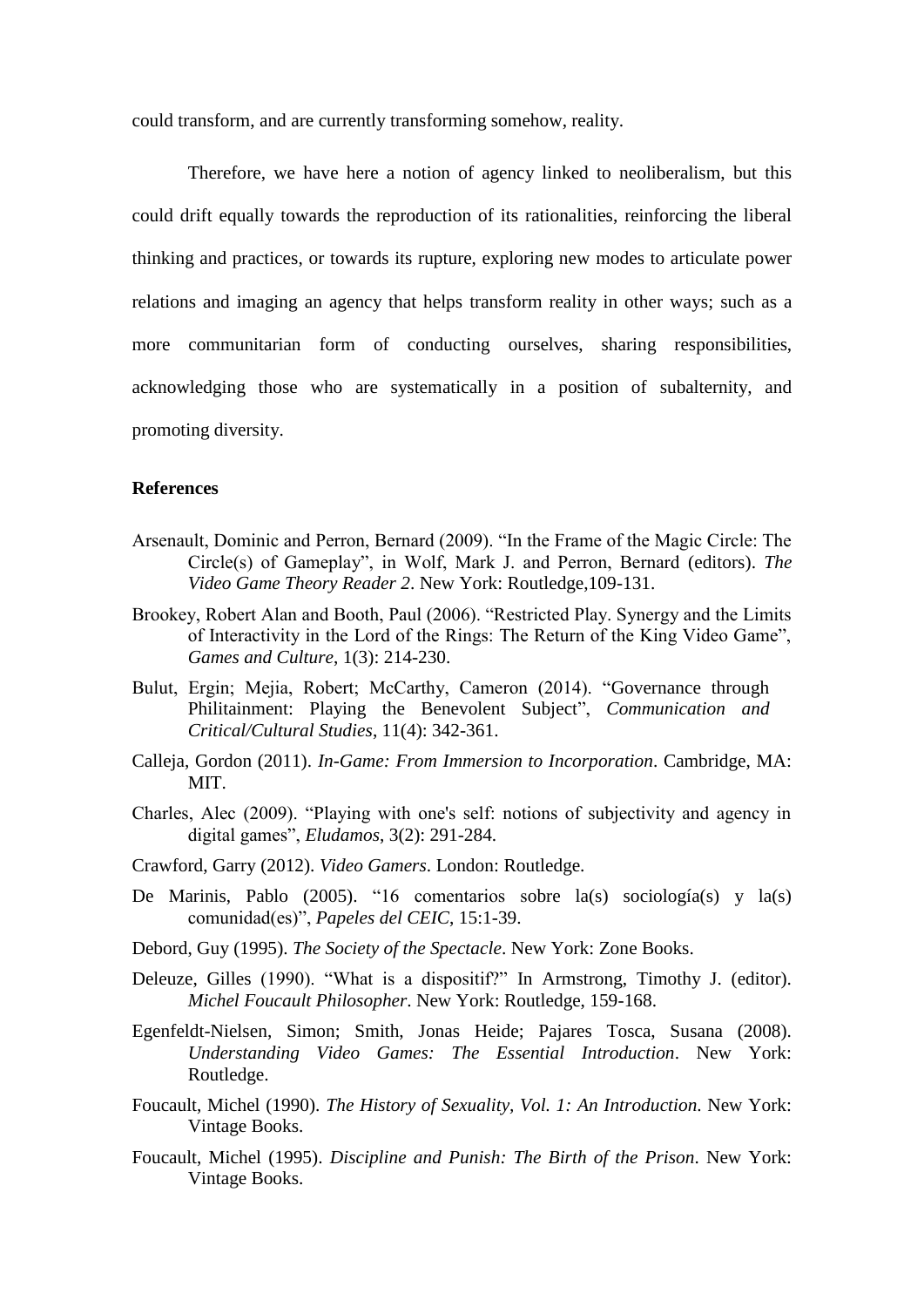- Foucault, Michel (2003). "The Subject and Power" in Rabinow, Paul and Rose, Nikolas. *The Essential Foucault*. New York: The New Press, 126-144.
- García Selgas, Fernando J. (2007). *Sobre la fluidez social. Elementos para una cartografía*. Madrid: CIS.
- Giddings, Seth (2009). "Events and Collusions. A Glossary for the Microethnography of Video Game Play", *Games and Culture*, 4(2): 144-157
- Gordon, Colin (1980). *Power/Knowledge*. *Selected Interviews & Other Writings. 1972- 1977. Michel Foucault*. New York: Pantheon Books.
- Gordon, Colin (1991). "Governmental Rationality: An Introduction" in Burchell, Graham; Gordon, Colin; Miller, Peter. *The Foucault Effect. Studies in Governmentality*. Chicago: Chicago University Press, 1-51.
- Haraway, Donna (2004). *The Haraway Reader*. New York: Routledge.
- Jameson, Frederic (1991). *Postmodernism.* Durham, NC: Duke University Press.
- Jenkins, Henry (2006). *Fans, Bloggers, and Gamers. Exploring Participatory Culture*. New York: New York University Press.
- Jenkins, Henry; Purushotma, Ravi; Clinton, Katherine; Weigel, Margaret; Robison, Alice J. (2005). *Confronting the Challenges of Participatory Culture: Media Education for the 21st Century*. Chicago: MacArthur Foundation.
- Juul, Jesper (2010). *A Casual Revolution: Reinventing Video Games and Their Players*. Cambridge, MA: MIT Press.
- Juul, Jesper (2013). *The Art of Failure*. Cambridge, MA: MIT.
- Kirby, Alan (2009). *Digimodernism*. New York: Continuum.
- Krzywinska, Tanya (2007). "Being a determined agent in (the) World of Warcraft: text/play/identity". In Atkins, Barry and Krzywinska, Tanya (editors). *Videogame, Player, Text*. Manchester: Manchester University Press, 101-119.
- Latour, Bruno (1987). *Science in Action*. Cambridge, MA: Harvard University Press.
- Latour, Bruno (1999a). *Pandora's Hope. Essays on the Reality of Science Studies*. Cambridge,MA: Harvard University Press.
- Latour, Bruno (1999b). "On recalling ANT". In Law, John and Hassard, John. *Actor-Network Theory and After*. Oxford: Blackwell, 15-25.
- Latour, Bruno (2007). *Reassembling the Social. An Introduction to Actor-Network-Theory*. Oxford: Oxford University Press.
- Latour, Bruno (2017). *Facing Gaia: eight lectures on the new climatic regime*. Cambridge: Polity Press.
- Law, John (2004). *After Method. Mess in social science research*. London: Routledge.
- Lyotard, Jean-François (1984). *The Postmodern Condition*. Minneapolis: The University of Minnesota Press.
- Manovich, Lev (2001). *The Language of New Media*. Cambridge, MA: The MIT Press
- Miller, Peter y Rose, Nikolas (2008). *Governing the Present. Administering Economic, Social and Personal Life*. Cambridge: Polity Press.
- Millington, Brad (2009). "Wii has never been modern: 'active' video games and the